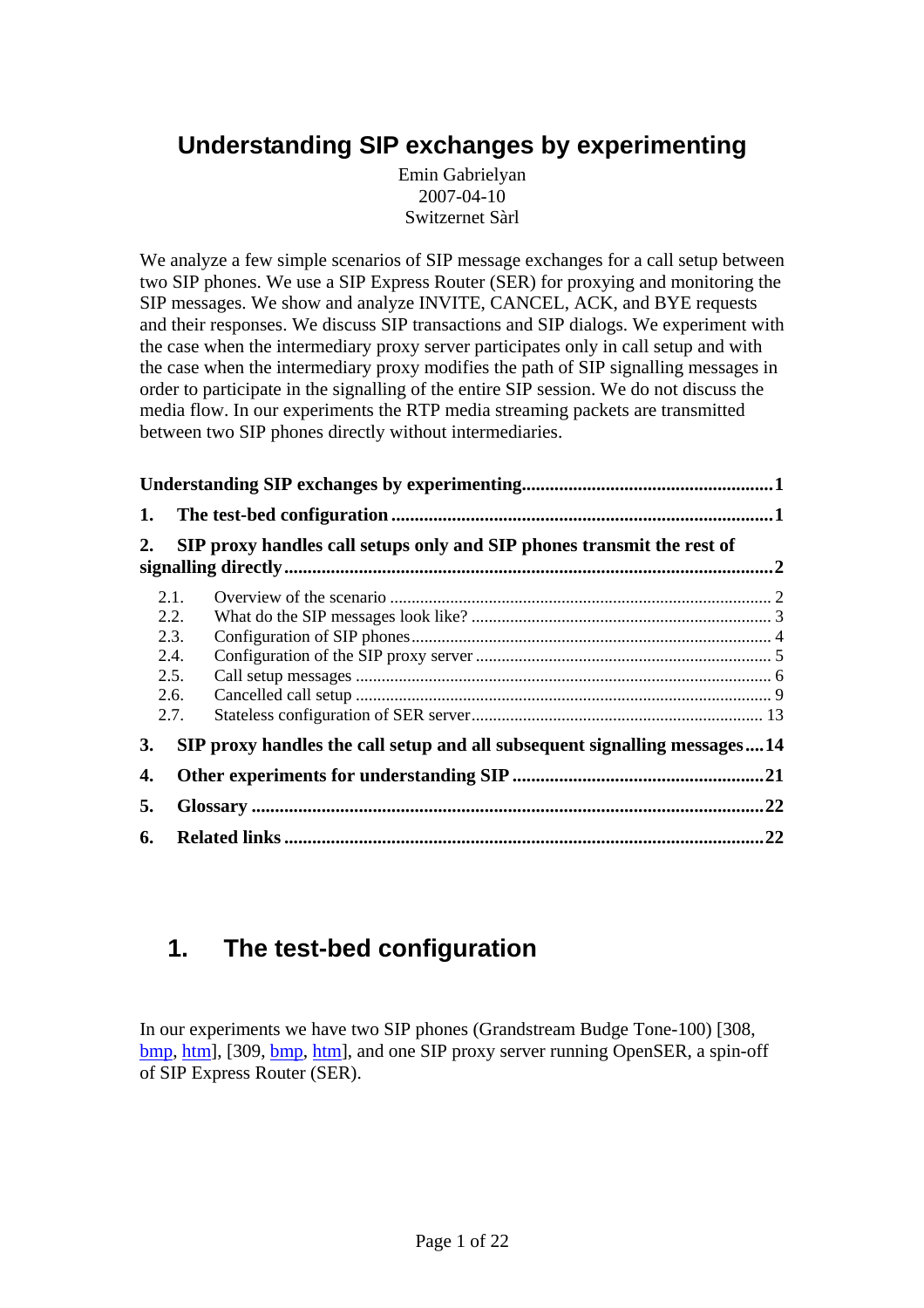# <span id="page-1-0"></span>**2. SIP proxy handles call setups only and SIP phones transmit the rest of signalling directly**

### *2.1. Overview of the scenario*

The scenario where the SIP proxy handles only the call setup signalling and the rest of the signalling is carried out directly between the SIP phones (bypassing the SIP proxy) is the first example discussed in RFC3261 [txt], [\[htm\]](http://www.faqs.org/rfcs/rfc3261.html). See the diagram below  $[rfc3261, p.10-11].$ 

| atlanta.com biloxi.com<br>proxy<br><u>n a bh'ann an Droxy</u>            |                                                                                                                                                                                                                                                           |                                                                                                           |
|--------------------------------------------------------------------------|-----------------------------------------------------------------------------------------------------------------------------------------------------------------------------------------------------------------------------------------------------------|-----------------------------------------------------------------------------------------------------------|
| Alice's<br>$\cdot$ $\cdot$ Bob's<br>softphone<br>SIP Phone               |                                                                                                                                                                                                                                                           |                                                                                                           |
| INVITE F1<br>--------------<br><u> -------------- </u><br>______________ | $ $ ------------>   INVITE F2<br>100 Trying F3  --------------->  INVITE F4<br><--------------<br>180 Ringing F8  <---------------<br>$200$ OK F10   <----------------<br>200 OK F11   <---------------<br>ACK F12<br>___________________________________ | 100 Trying F5  ---------------><br>180 Ringing F6<br>180 Ringing F7  <---------------<br><b>200 OK F9</b> |
|                                                                          | Media Session<br>BYE F13                                                                                                                                                                                                                                  |                                                                                                           |
|                                                                          | -----------------------------------<br>200 OK F14                                                                                                                                                                                                         |                                                                                                           |
|                                                                          |                                                                                                                                                                                                                                                           | Figure 1: SIP session setup example with SIP trapezoid                                                    |

In the example of RFC3261, there are two intermediary proxies. The SIP signalling messages for call setup are exchanged between two SIP phones via the two intermediary proxies. The call setup signalling messages are INVITE, 100 (Trying), 180 (Ringing), and 200 (OK). The exchange of these four messages constitutes one **SIP transaction**. Transaction is a short sequence of SIP message exchanges. In scope of one SIP transaction the signalling messages follow the same path, meaning that if the initial INVITE message of this example was communicated through two intermediary proxies, then all other messages of this transaction will also pass through the same proxies [rfc3261, p.13-14]. Within the scope of one transaction, the path is maintained by a stack of Via fields added to the headers of the SIP messages [rfc3261, p.12].

Further, in the same example, we see that once the call setup transaction, initiated by INVITE message, is accomplished, the rest of SIP signalling messages are exchanged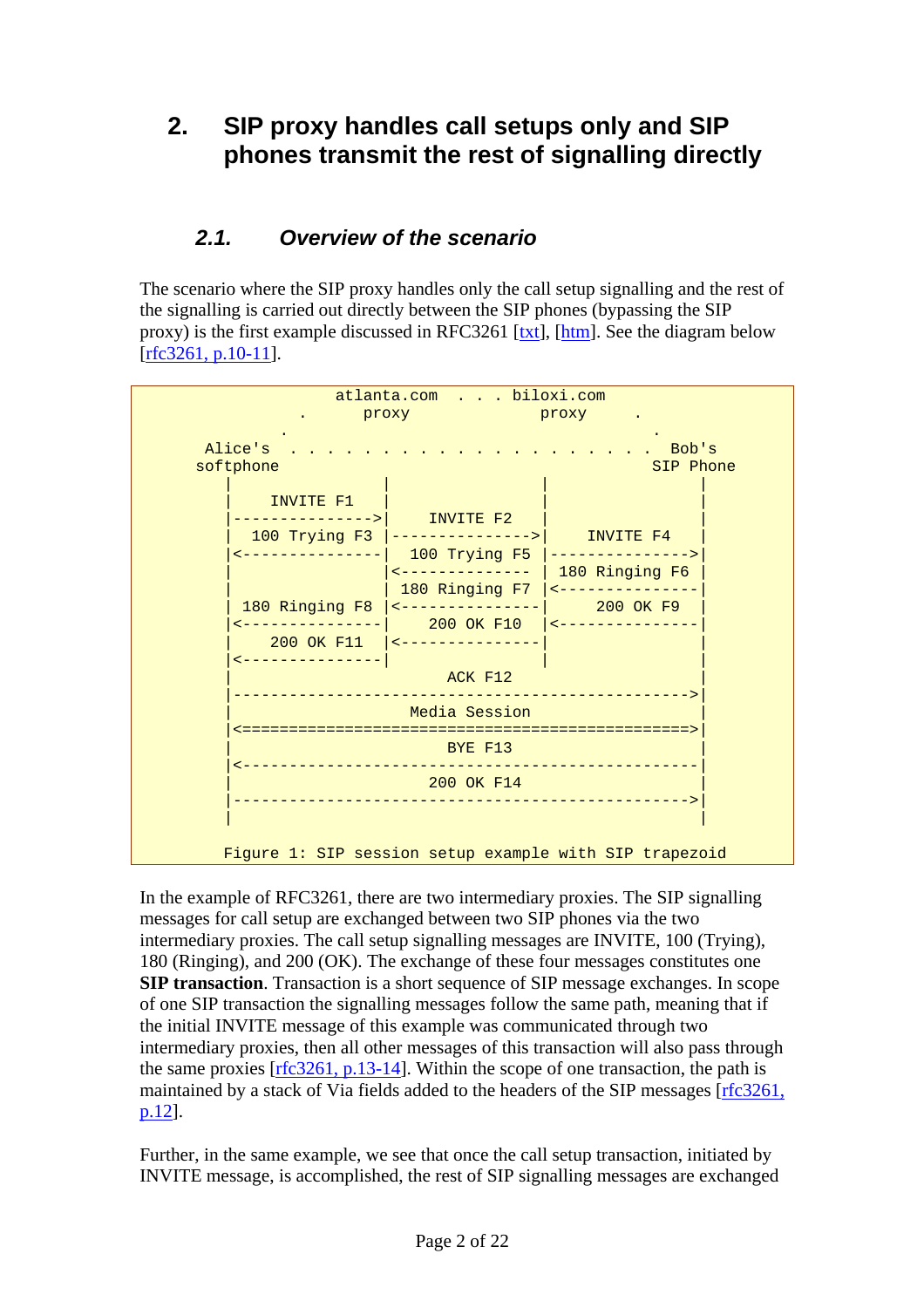<span id="page-2-0"></span>directly between two SIP phones. The ACK individual message (informing the beginning of the media session) is transmitted directly from the calling phone to the callee phone. The call disconnection SIP transaction of the BYE request is also carried out directly without involving the two proxy servers.

In this document we analyze SIP transactions by experimenting with a simpler model comprising only one intermediary proxy.

The path of media packets is not discussed in this document. In all examples that will be discussed, the media streaming is carried out directly between two SIP phones irrespectively whether all SIP signalling messages are passing through a proxy server or not.

### *2.2. What do the SIP messages look like?*

SIP messages are text-encoded lines. They can be printed on a paper. A SIP message is usually carried by a UDP packet. You can repeat a short experiment with text messages and a UDP packet sender [[htm](http://www.switzernet.com/people/emin-gabrielyan/070403-sip-invite-cancel/)]. SIP is based on an HTTP-like request/response transaction model. Each transaction consists of a request and at least one response. The example of the INVITE message corresponding to the first figure of RFC3261 is shown below [rfc3261, p.10-11].

```
 INVITE sip:bob@biloxi.com SIP/2.0 
 Via: SIP/2.0/UDP pc33.atlanta.com;branch=z9hG4bK776asdhds 
 Max-Forwards: 70 
 To: Bob <sip:bob@biloxi.com> 
 From: Alice <sip:alice@atlanta.com>;tag=1928301774 
 Call-ID: a84b4c76e66710@pc33.atlanta.com 
 CSeq: 314159 INVITE 
 Contact: <sip:alice@pc33.atlanta.com> 
 Content-Type: application/sdp 
 Content-Length: 142 
 (Alice's SDP not shown)
```
The first line of the message contains the method name (INVITE). The lines that follow are a list of header fields [rfc3261, p.10-11]. Many SIP messages are limited by the first line and the following header fields. In the example the message contains also a message body (which is not shown). The body is carried by a SIP message in a way that is analogous to a document attachment being carried by an email message, or a web page being carried in an HTTP message [rfc3261, p.12-13].

The body of INVITE message contains the details of the session, such as the codec information or the media streaming IP and port information of SIP phones. These details are not described using SIP format. The body of the INVITE message uses another protocol format, namely the Session Description Protocol (SDP) described in RFC 2327 [txt], [\[htm\]](http://www.faqs.org/rfcs/rfc2327.html).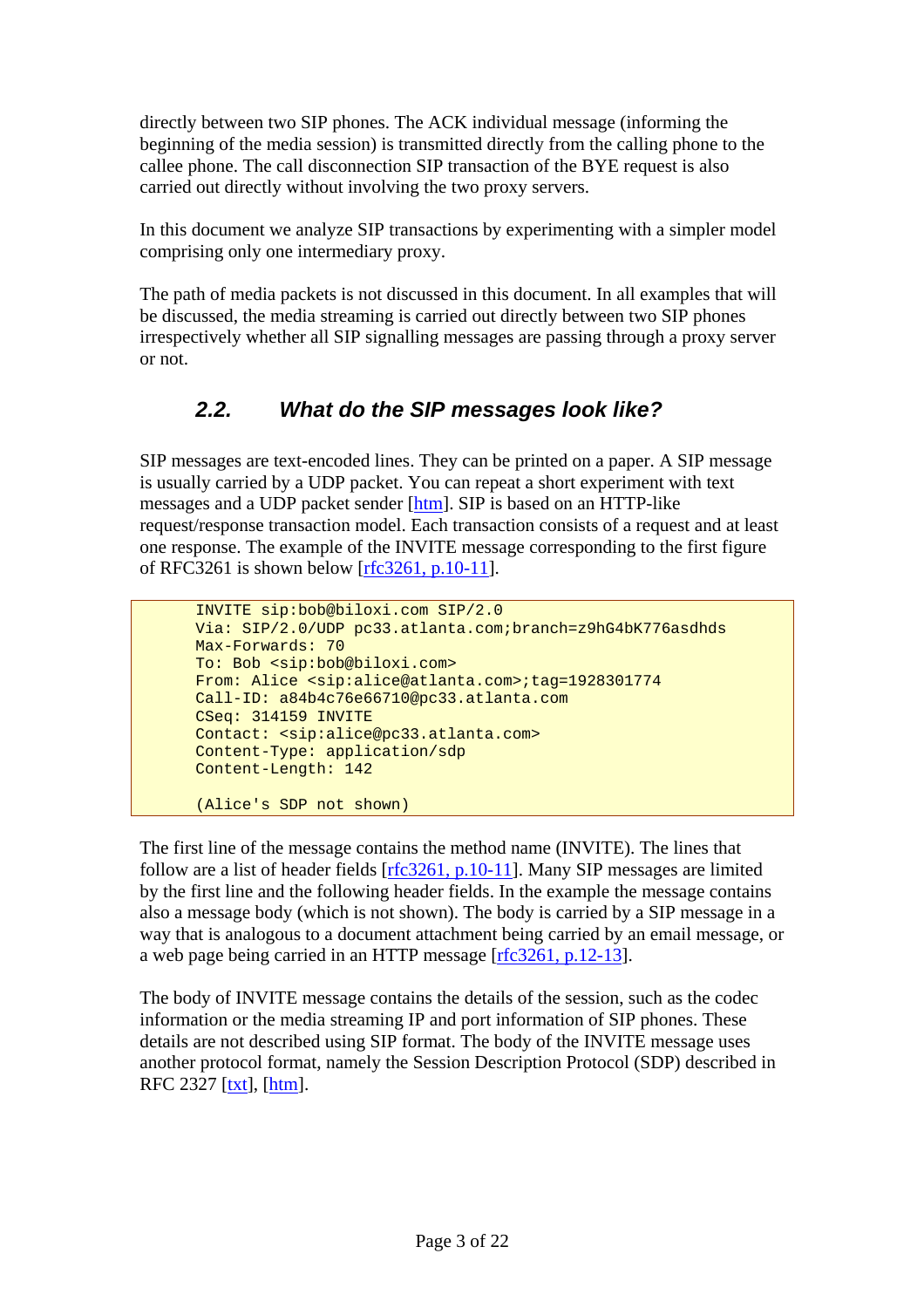### *2.3. Configuration of SIP phones*

<span id="page-3-0"></span>In our experiment we use two Grandstream Budge Tone-100 SIP phones. They are configured with static IP addresses: 192.168.10 and 192.168.1.11. Static IP addresses are used only for the clarity of explanations. The experiment can be successfully accomplished also with dynamic IP addresses distributed by DHCP server. Both SIP phones are configured to use IP 192.168.1.15 as their SIP server.

The SIP phone located at 192.168.1.10 has the phone number 308:

|    | $\epsilon$ Grandstream Device Configuration - Windows Internet Explo |                                         |                                   |                             |
|----|----------------------------------------------------------------------|-----------------------------------------|-----------------------------------|-----------------------------|
|    | <sup>2</sup> http://192.168.1.10/dologin.htm                         |                                         | $\mathsf{X}$                      | Live Search                 |
| 47 | Grandstream Device Configuration                                     |                                         | ਨ -                               | $\mathbf{e}$ , $\mathbf{e}$ |
|    |                                                                      | <b>Grandstream Device Configuration</b> |                                   |                             |
|    | <b>STATUS</b>                                                        | <b>BASIC SETTINGS</b>                   | <b>ADVANCED SETTINGS</b>          |                             |
|    | <b>Admin Password:</b>                                               |                                         | (purposely not displayed for se   |                             |
|    | <b>SIP Server:</b>                                                   | 192.168.1.15                            | (e.g., sip.mycompany.com, or      |                             |
|    | <b>Outbound Proxy:</b>                                               |                                         | (e.g., proxy.myprovider.com, o    |                             |
|    | SIP User ID:                                                         | 308                                     | (the user part of an SIP addres   |                             |
|    | <b>Authenticate ID:</b>                                              |                                         | (can be identical to or different |                             |
|    | <b>Authenticate Password:</b>                                        |                                         | (purposely not displayed for se   |                             |
|    | Name:                                                                |                                         | (optional, e.g., John Doe)        |                             |
|    |                                                                      | $\  \cdot \ $                           |                                   |                             |
|    |                                                                      |                                         | Internet                          |                             |
|    |                                                                      | [htm]                                   |                                   |                             |

The SIP phone located at 192.168.1.11 has the phone number 309: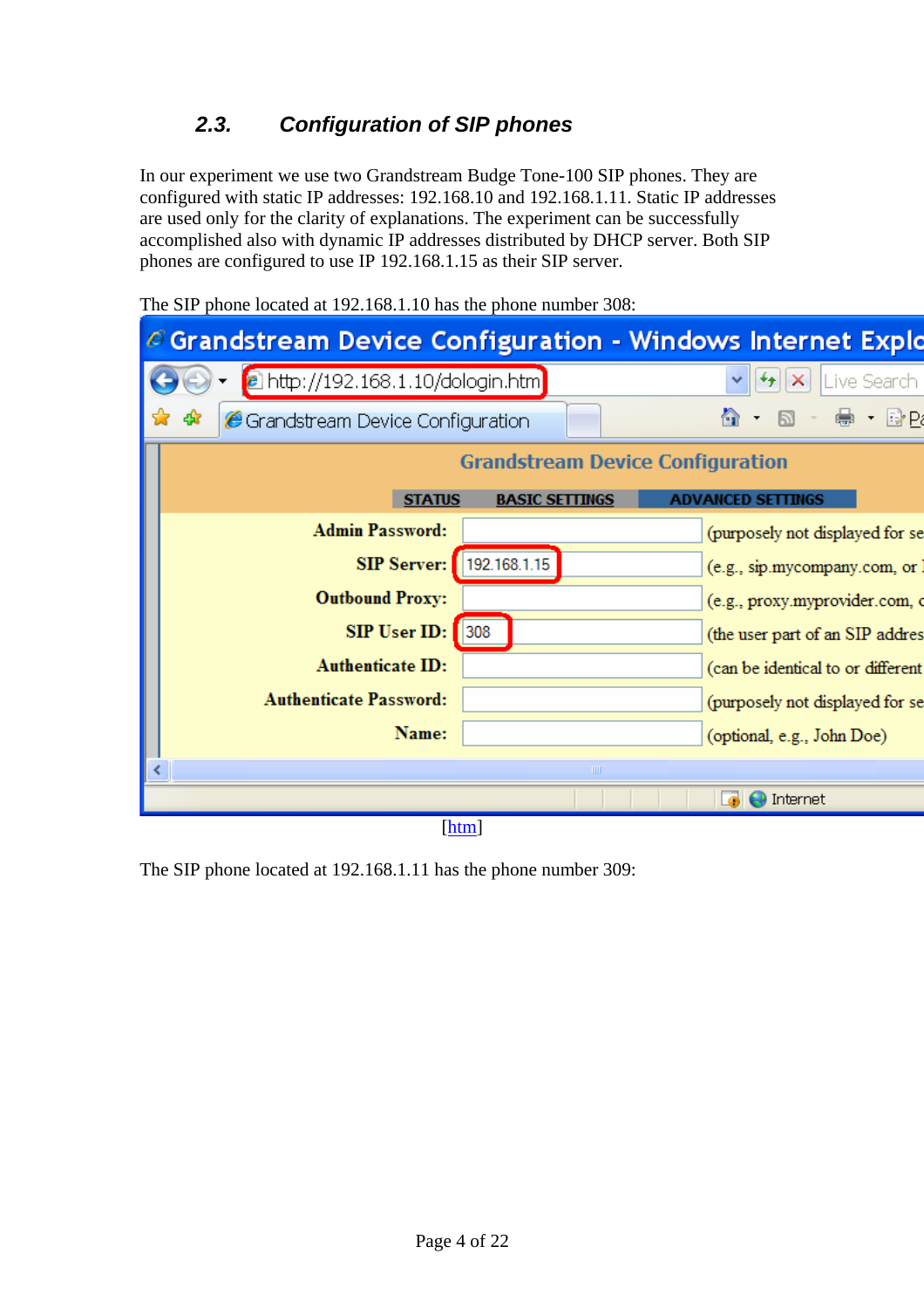<span id="page-4-0"></span>

### *2.4. Configuration of the SIP proxy server*

We are running an [OpenSER](http://www.openser.org/) proxy at the IP address 192.168.1.15. It is a spin-off of SIP Express Router ([SER\)](http://www.iptel.org/ser/). SER proxy server configuration relies on a single text file. The simplest form of the SER configuration provides registrations without an authentication and permits calls between SIP phones. Such configuration file is only 100 to 200 lines long [ser.cfg], [openser.cfg]. Configuration uses a C-like script. The configuration file basically defines the operations to be carried out upon reception of individual SIP requests. Replies can be also handled with stateful processing (discussed later in sections [2.7](#page-12-1) and [3\)](#page-13-1). The scripts of SER and OpenSER are nearly compatible. With minimal modifications a script of SER can be used in OpenSER and visa versa.

We are running the OpenSER server from the terminal in a debug mode. Upon the reception of a SIP request we print the entire content of the message and we wait for all replies to this message [cfg]. Processing of the SIP message is carried out according minimum required script. The details of the configuration file are out of scope of this document. The script language is discussed in "SER Getting Started".

The entire message buffer is printed using the following command:

```
 xlog("L_INFO","\n\n$Cbg[ Method $rm from $si ]$Cxx\n$mb$Cbg[ End 
of Request ]$Cxx\n");
```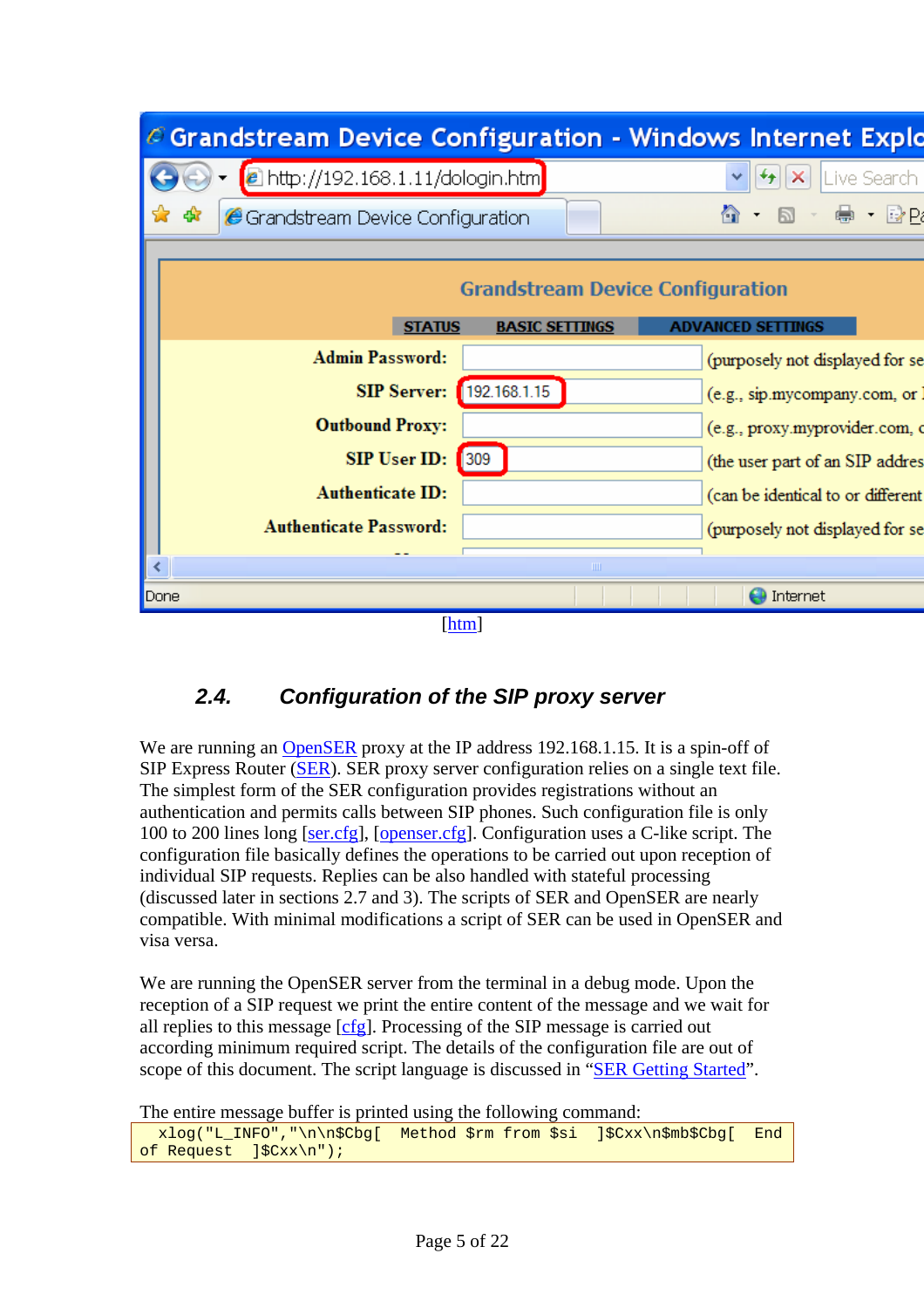<span id="page-5-0"></span>Here \$mb specifies the entire SIP message buffer including the attached message body. Only the attached body of request or reply can be printed with the \$rb pseudo variable. The xlog logging function is defined in the xlog.so module [xlog ser], [xlog openser], [readme] (the difference between xlog functions of the SER and that of the OpenSER is that one uses the '%' sign for pseudo variables and the other one uses the '\$' sign). The pseudo variable \$si specifies the IP source address of the sender of the message and the pseudo variable \$rm specifies the requested method.

The replies to SIP requests can be handled within the SER script. In the main routing logic we must specify the function for handling the replies:

```
 t_on_reply("1");
```
And we must provide the body of the function for handling the replies:

```
onreply_route[1]
```

```
{ 
  xlog("L_INFO","\n\n$Cbc[ Reply $rs ($rr) from $si concerning $rm 
]$Cxx\n$mb$Cbc[ End of Reply ]$Cxx\n"); 
}
```
The replies will be handled only if the requests are previously relayed with stateful function:

```
route[1] 
\{ if(!t_relay()) 
     sl_reply_error(); 
   xlog("L_INFO","$CbxMessage is relayed; now exiting$Cxx\n"); 
   exit; 
}
```
In the body of onreply route  $[1]$  we only print the content of the replied message (\$mb), the reply status (\$rs), the reply reason (\$rr), the IP address of the sender (\$si), and the initial request method with which the present reply is associated (\$rm). This association is made due to the stateful processing of transactions by SER server. The SIP replies are correlated with initial requests thanks to identification parameters provided within Via header fields of SIP messages [rfc3261, p.13].

## <span id="page-5-1"></span>*2.5. Call setup messages*

Here we discuss an example where we make a call from a SIP phone 308 (located at IP address 192.168.1.10) to the SIP phone 309 (located at IP address 192.168.1.11). In this example the destination SIP phone (309) answers the call and the call is established. The OpenSER server which is the proxy for both SIP phones logs the received SIP messages on the screen (according to the discussed configuration file [cfg]). Below is the printout of the server corresponding to our call from 308 to 309. The message bounded by green horizontal bars represents the INVITE requests; messages bounded with blue bars represent the replies. The INVITE request is sent from the calling phone located at 192.168.1.10. Then we see 100 (Trying) sent back from callee phone 192.168.1.11. This reply is immediately followed by 180 (Ringing) also sent by the callee phone. When the originating phone receives 180 (Ringing), it generates the ring-back tone for the user. The answer to the call is confirmed by 200 (OK) reply sent by the callee phone. These three messages constitute one **SIP transaction** which encloses one INVITE request with its three responses 100 (Trying) [rfc3261, p.13], 180 (Ringing), and 200 (OK).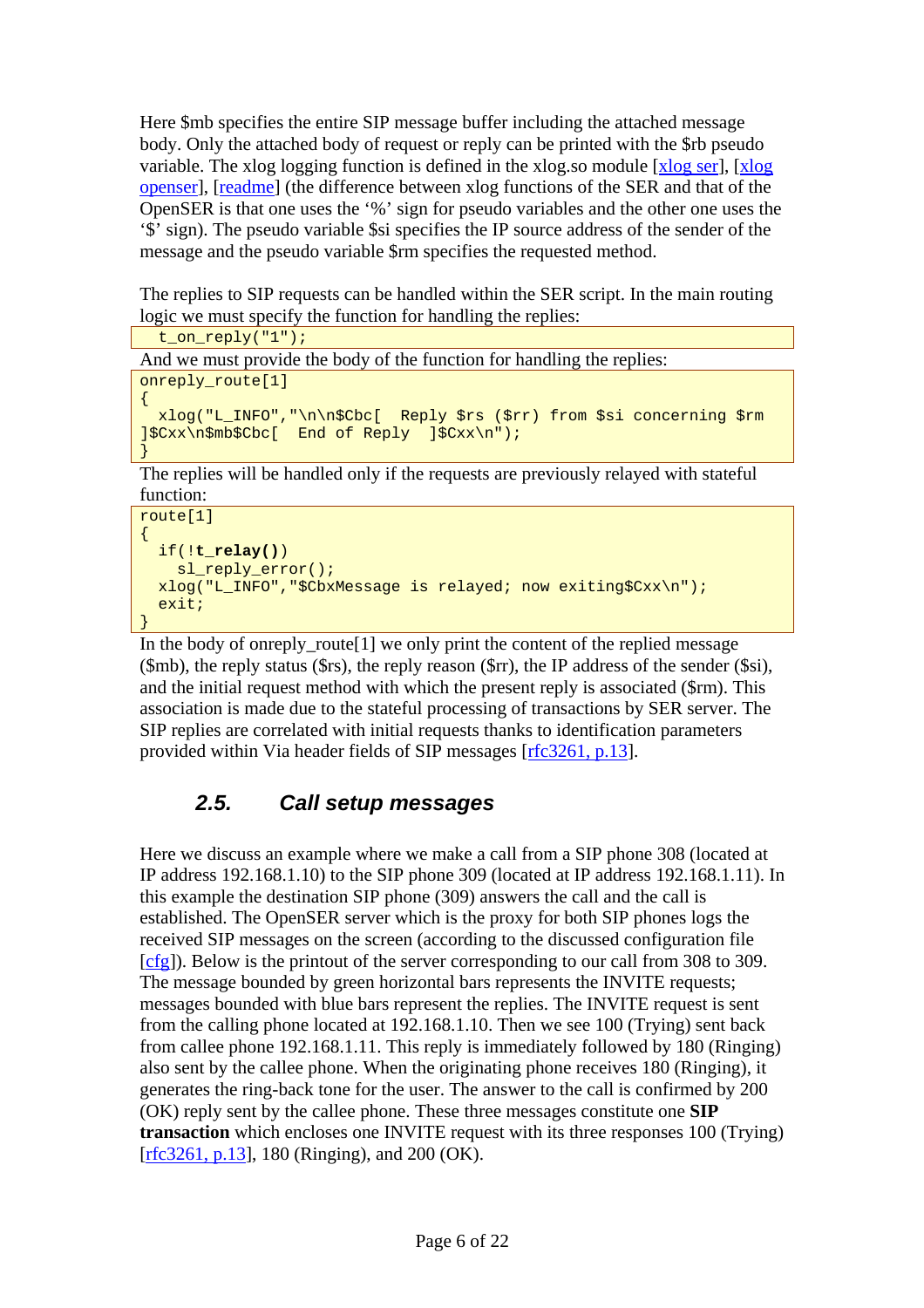```
 [ Method INVITE from 192.168.1.10 ] 
INVITE sip:309@192.168.1.15 SIP/2.0 
Via: SIP/2.0/UDP 192.168.1.10;branch=z9hG4bK533110eb792e9593
From: <sip:308@192.168.1.15>;tag=839d16b92cebf0ae 
To: <sip:309@192.168.1.15> 
Contact: <sip:308@192.168.1.10> 
Supported: replaces 
Call-ID: 278956deb55db668@192.168.1.10 
CSeq: 23290 INVITE 
User-Agent: Grandstream BT110 1.0.8.33 
Max-Forwards: 70 
Allow: INVITE,ACK,CANCEL,BYE,NOTIFY,REFER,OPTIONS,INFO,SUBSCRIBE 
Content-Type: application/sdp 
Content-Length: 225 
v=0o=308 8000 8000 IN IP4 192.168.1.10 
s=SIP Call 
c=IN IP4 192.168.1.10 
t=0 0
m=audio 5004 RTP/AVP 4 18 97 
a=sendrecv 
a=rtpmap:4 G723/8000 
a=rtpmap:18 G729/8000 
a=rtpmap:97 iLBC/8000 
a=fmtp:97 mode=20 
a=ptime:60 
 [ End of Request ] 
[ Reply 100 (Trying) from 192.168.1.11 concerning INVITE ] 
SIP/2.0 100 Trying 
Via: SIP/2.0/UDP 192.168.1.15;branch=z9hG4bK4599.12d426e3.0
Via: SIP/2.0/UDP 192.168.1.10;branch=z9hG4bK533110eb792e9593
From: <sip:308@192.168.1.15>;tag=839d16b92cebf0ae 
To: <sip:309@192.168.1.15> 
Call-ID: 278956deb55db668@192.168.1.10 
CSeq: 23290 INVITE 
User-Agent: Grandstream BT110 1.0.8.33 
Content-Length: 0 
[ End of Reply ] 
[ Reply 180 (Ringing) from 192.168.1.11 concerning INVITE ] 
SIP/2.0 180 Ringing 
Via: SIP/2.0/UDP 192.168.1.15;branch=z9hG4bK4599.12d426e3.0
Via: SIP/2.0/UDP 192.168.1.10;branch=z9hG4bK533110eb792e9593
```
From: <sip:308@192.168.1.15>;tag=839d16b92cebf0ae To: <sip:309@192.168.1.15>;tag=e821cb882a12d201 Call-ID: 278956deb55db668@192.168.1.10 CSeq: 23290 INVITE User-Agent: Grandstream BT110 1.0.8.33 Content-Length: 0

**[ End of Reply ]** 

**[ Reply 200 (OK) from 192.168.1.11 concerning INVITE ]**  SIP/2.0 200 OK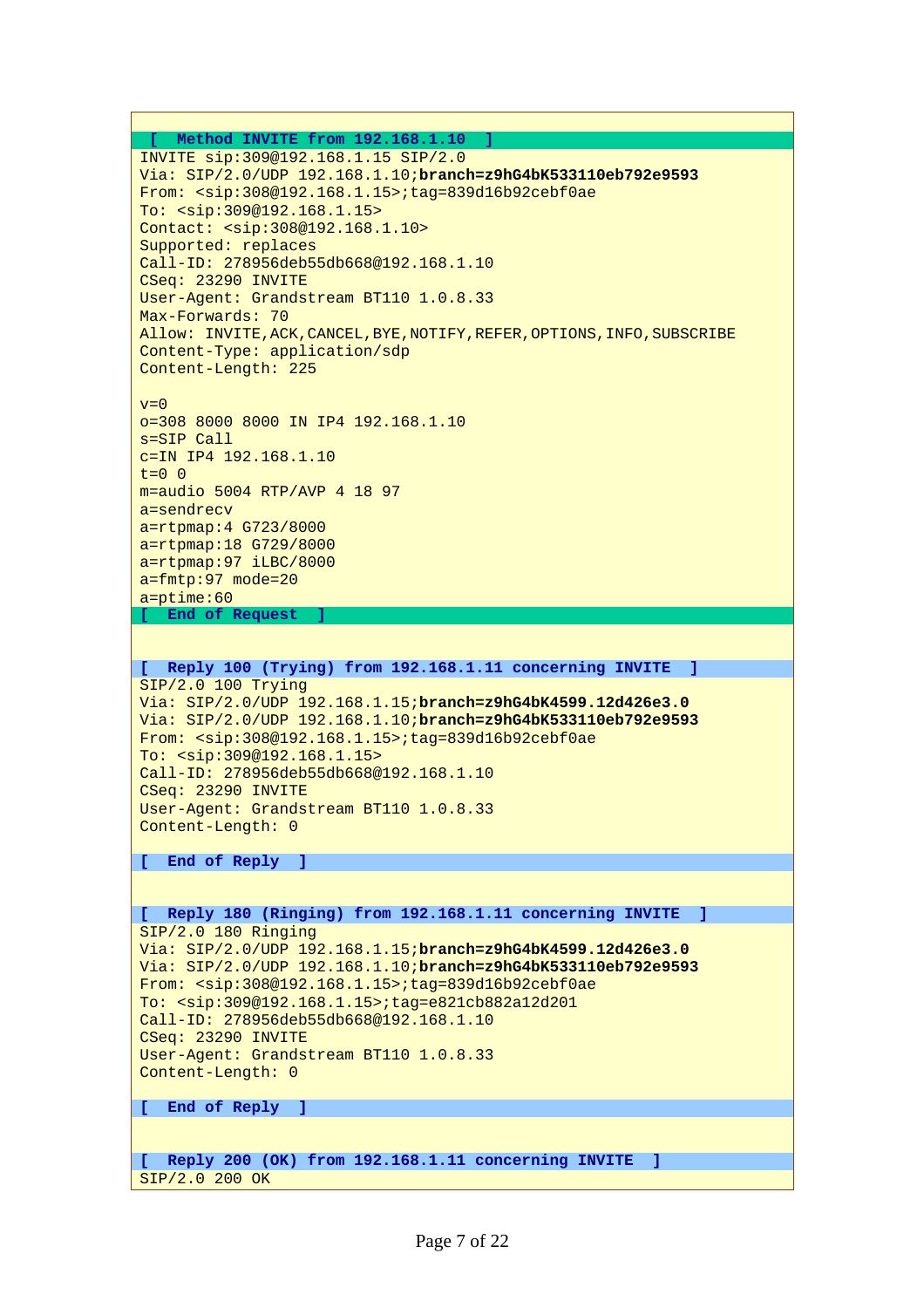```
Via: SIP/2.0/UDP 192.168.1.15;branch=z9hG4bK4599.12d426e3.0
Via: SIP/2.0/UDP 192.168.1.10;branch=z9hG4bK533110eb792e9593
From: <sip:308@192.168.1.15>;tag=839d16b92cebf0ae 
To: <sip:309@192.168.1.15>;tag=e821cb882a12d201 
Call-ID: 278956deb55db668@192.168.1.10 
CSeq: 23290 INVITE 
User-Agent: Grandstream BT110 1.0.8.33 
Contact: <sip:309@192.168.1.11> 
Allow: INVITE,ACK,CANCEL,BYE,NOTIFY,REFER,OPTIONS,INFO,SUBSCRIBE 
Content-Type: application/sdp 
Supported: replaces 
Content-Length: 154 
v=0o=309 8000 8000 IN IP4 192.168.1.11 
s=SIP Call 
c=IN IP4 192.168.1.11 
t=0 0
m=audio 5004 RTP/AVP 4 
a=sendrecv 
a=rtpmap:4 G723/8000 
a=ptime:60 
[ End of Reply ]
```

```
[htm], [doc], [txt]
```
All messages of the transaction are communicated via the proxy server and as a result we can see them all. Within the scope of one SIP transaction the messages always follow the same path. **Via** header filed of SIP messages is responsible for identification of transactions and for maintaining the path of messages belonging to the one transaction. The transaction is identified by a **branch parameter** incorporated in the Via field  $[rfc3261, p.12]$ . The responses are correlated with requests thanks to the branch parameter [rfc3261, p.13]. In the above printout the branch parameters are marked bold. We see that all branch parameters are the same for all three messages.

The path of messages is maintained thanks to the stack of Via fields added by intermediary proxies to the header of request messages as they traverse the chain of proxies (we have only one proxy in our example). The SIP phone makes sure that the SIP responses to a SIP request contain the same stack of Via fields. When the responses are transferred back each intermediary proxy removes its address from the top of the stack and uses the next Via header field to determine where to send the response. As a result each proxy that sees a request will also see all responses to that request [rfc3261, p.13-14].

The transaction shown in the above printout initiates a phone call. Several other transactions can take place during and at the end of the phone conversation. Although (as we discussed) within the scope of one transaction all SIP messages always follow the same path, other SIP transactions related to the same phone call do not necessarily follow the path of the call setup transaction. Instead of passing via the intermediary proxies the successive transactions are often carried out directly between the SIP phones (see the first example of RFC3261 [rfc3261, p.15]). This occurs because during the first INVITE/200 (OK) transaction the endpoints learn each other's address from the Contact header fields [rfc3261, p.12].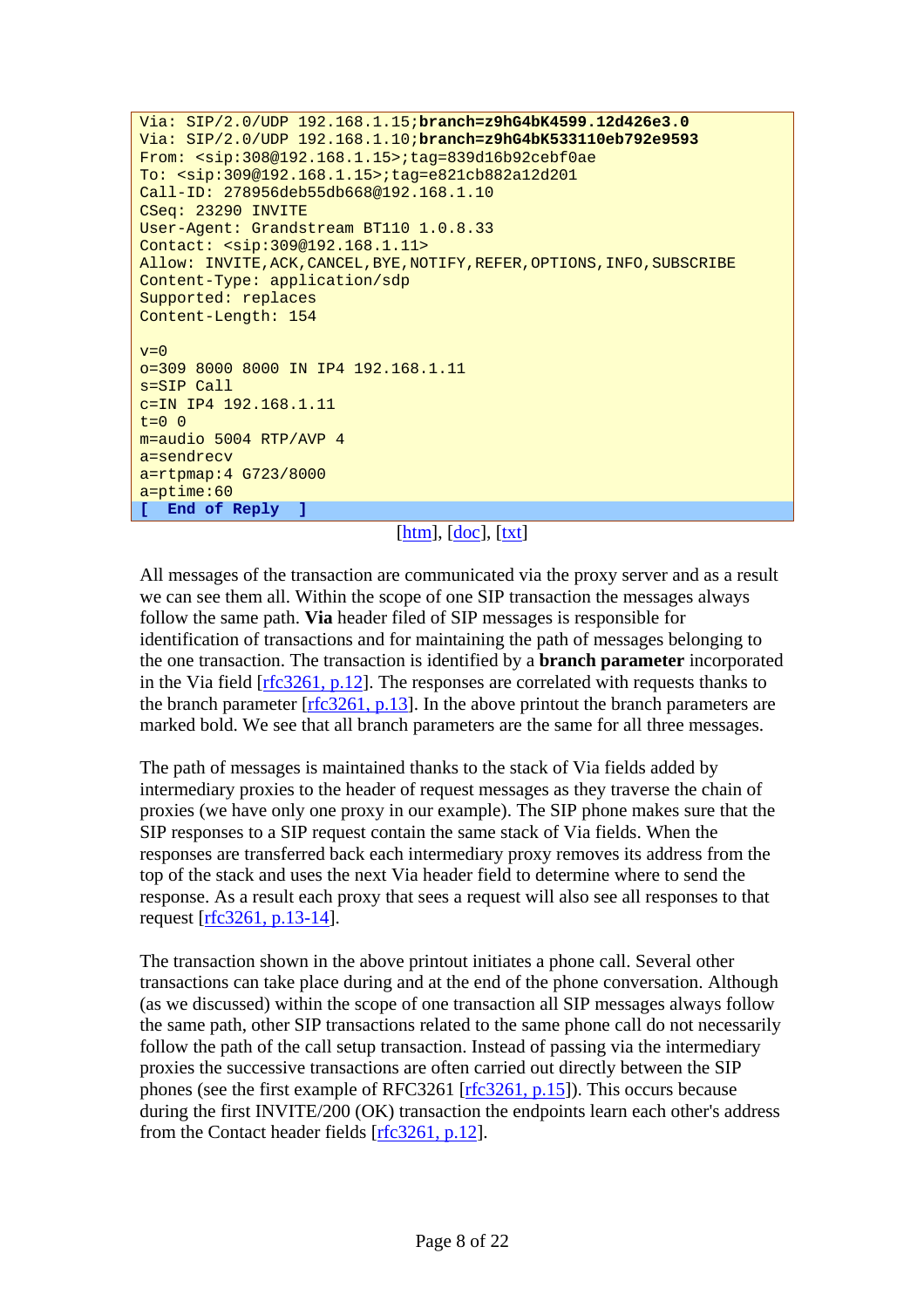<span id="page-8-0"></span>The printout of this section also corresponds to a scenario similar to the first example of RFC3261 [ $rfc3261$ , p.10-11]. As soon as the 100 (OK) for the initial INVITE is transmitted (i.e. the call setup transaction is accomplished), no more signalling messages will pass through the proxy [rfc3261, p.15]. All successive SIP transactions are carried out directly between two SIP phones, bypassing the proxy server. Therefore we do not see and we cannot log the other messages of the call (namely at least the ACK, BYE, and the 200 (OK) reply to the BYE).

In the INVITE request and the 200 (OK) reply of the printout we also see the bodies of attached SDP messages [rfc3261, p.12-13]. By the exchange of these two SDP messages the SIP phones negotiate the parameters of the future media session. Particularly the SIP phones inform each other about the IP addresses and ports for media streaming (i.e. 192.168.1.10:5004 and 192.168.1.11:5004) and they negotiate media codec G723.

### *2.6. Cancelled call setup*

The calling party can hung up before the callee party answers the call. It adds additional message exchanges into the transaction of the call setup. The printout below corresponds to such scenario. First, the phone 308 (at 192.168.1.10) dials the number 309, and then it hangs up without waiting the call to be answered by 309.

```
[ Method INVITE from 192.168.1.10 ] 
INVITE sip:309@192.168.1.15 SIP/2.0
Via: SIP/2.0/UDP 192.168.1.10;branch=z9hG4bKdfda7b9079412bd5
From: <sip:308@192.168.1.15>;tag=8b2723dc35649705 
To: <sip:309@192.168.1.15>
Contact: <sip:308@192.168.1.10> 
Supported: replaces 
Call-ID: 64f567bcc5d8f80c@192.168.1.10 
CSeq: 14107 INVITE 
User-Agent: Grandstream BT110 1.0.8.33 
Max-Forwards: 70 
Allow: INVITE,ACK,CANCEL,BYE,NOTIFY,REFER,OPTIONS,INFO,SUBSCRIBE 
Content-Type: application/sdp 
Content-Length: 225 
v=0o=308 8000 8000 IN IP4 192.168.1.10 
s=SIP Call 
c=IN IP4 192.168.1.10 
t=0 0
m=audio 5004 RTP/AVP 4 18 97 
a=sendrecv 
a=rtpmap:4 G723/8000 
a=rtpmap:18 G729/8000 
a=rtpmap:97 iLBC/8000 
a=fmtp:97 mode=20 
a=ptime:60 
 [ End of Request ] 
[ Reply 100 (Trying) from 192.168.1.11 concerning INVITE ] 
SIP/2.0 100 Trying
```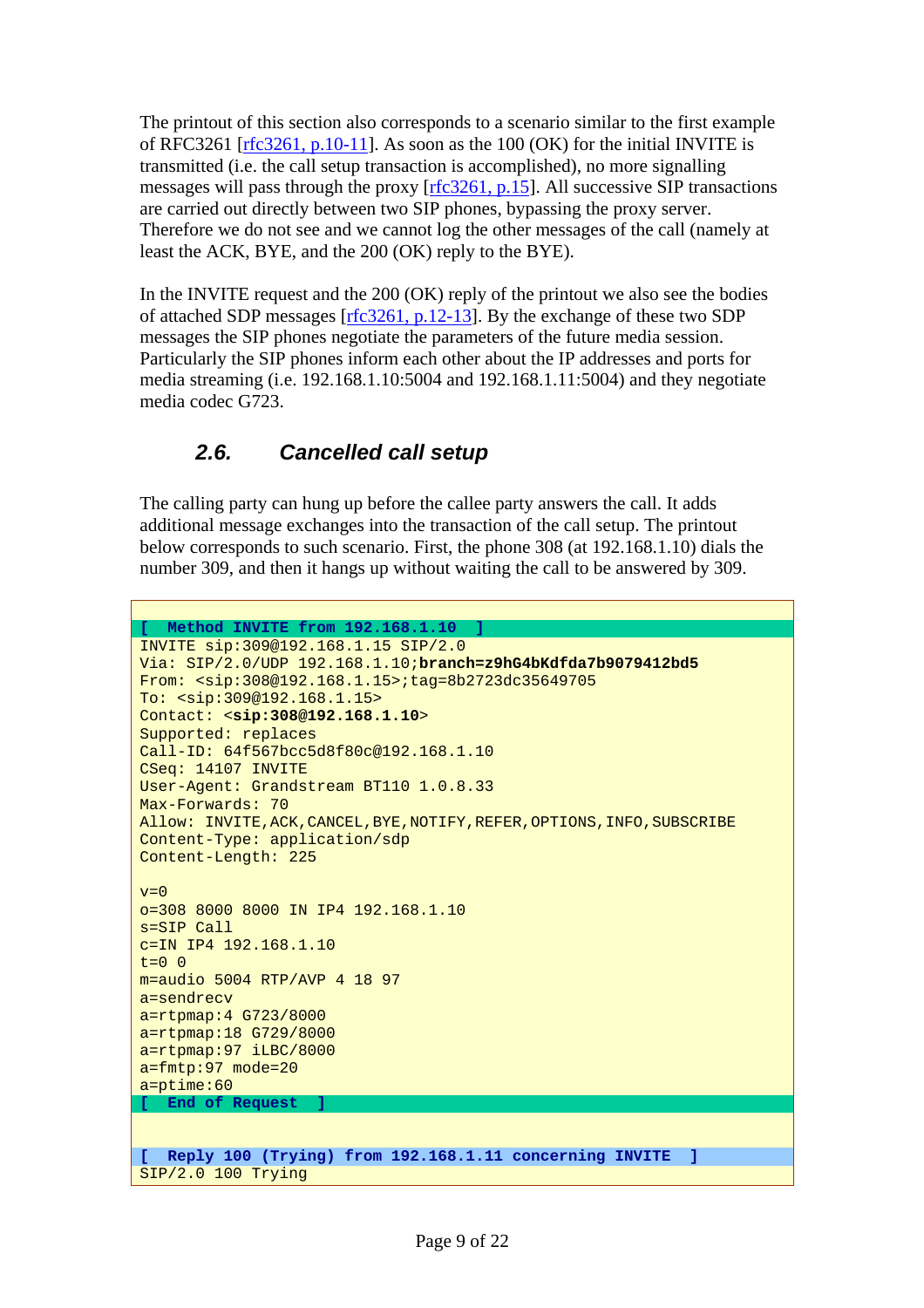```
Via: SIP/2.0/UDP 192.168.1.15;branch=z9hG4bK5647.03eb25b7.0
Via: SIP/2.0/UDP 192.168.1.10;branch=z9hG4bKdfda7b9079412bd5
From: <sip:308@192.168.1.15>;tag=8b2723dc35649705 
To: <sip:309@192.168.1.15> 
Call-ID: 64f567bcc5d8f80c@192.168.1.10 
CSeq: 14107 INVITE 
User-Agent: Grandstream BT110 1.0.8.33 
Content-Length: 0 
[ End of Reply ] 
[ Reply 180 (Ringing) from 192.168.1.11 concerning INVITE ] 
SIP/2.0 180 Ringing 
Via: SIP/2.0/UDP 192.168.1.15;branch=z9hG4bK5647.03eb25b7.0
Via: SIP/2.0/UDP 192.168.1.10;branch=z9hG4bKdfda7b9079412bd5
From: <sip:308@192.168.1.15>;tag=8b2723dc35649705 
To: <sip:309@192.168.1.15>;tag=76adf65f887d5f3f 
Call-ID: 64f567bcc5d8f80c@192.168.1.10 
CSeq: 14107 INVITE 
User-Agent: Grandstream BT110 1.0.8.33 
Content-Length: 0 
[ End of Reply ] 
[ Method CANCEL from 192.168.1.10 ] 
CANCEL sip:309@192.168.1.15 SIP/2.0
Via: SIP/2.0/UDP 192.168.1.10;branch=z9hG4bKdfda7b9079412bd5
From: <sip:308@192.168.1.15>;tag=8b2723dc35649705 
To: <sip:309@192.168.1.15> 
Supported: replaces 
Call-ID: 64f567bcc5d8f80c@192.168.1.10 
CSeq: 14107 CANCEL 
User-Agent: Grandstream BT110 1.0.8.33 
Max-Forwards: 70 
Allow: INVITE,ACK,CANCEL,BYE,NOTIFY,REFER,OPTIONS,INFO,SUBSCRIBE 
Content-Length: 0 
[ End of Request ] 
[ Reply 200 (OK) from 192.168.1.11 concerning CANCEL ] 
SIP/2.0 200 OK 
Via: SIP/2.0/UDP 192.168.1.15;branch=z9hG4bK5647.03eb25b7.0
Via: SIP/2.0/UDP 192.168.1.10;branch=z9hG4bKdfda7b9079412bd5
From: <sip:308@192.168.1.15>;tag=8b2723dc35649705 
To: <sip:309@192.168.1.15>;tag=76adf65f887d5f3f 
Call-ID: 64f567bcc5d8f80c@192.168.1.10 
CSeq: 14107 CANCEL 
User-Agent: Grandstream BT110 1.0.8.33 
Contact: <sip:309@192.168.1.11> 
Allow: INVITE,ACK,CANCEL,BYE,NOTIFY,REFER,OPTIONS,INFO,SUBSCRIBE 
Supported: replaces 
Content-Length: 0 
[ End of Reply ] 
  0(22535) 
[ Reply 487 (Request Cancelled) from 192.168.1.11 concerning INVITE 
]
```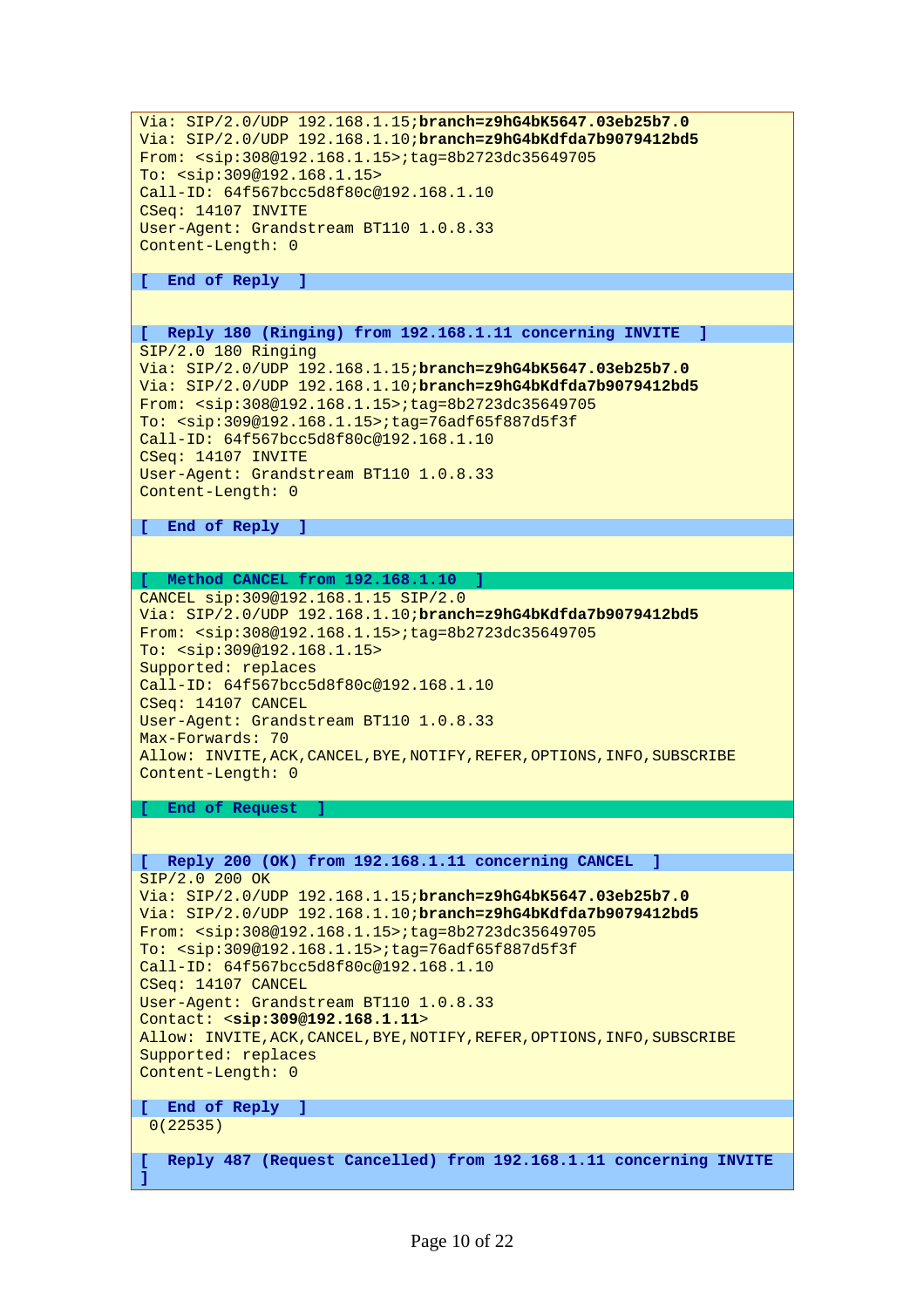

[htm], [doc], [txt]

All seven messages belong to one transaction. This transaction attempts to setup a call but then cancels this attempt. The message exchange diagram is shown below.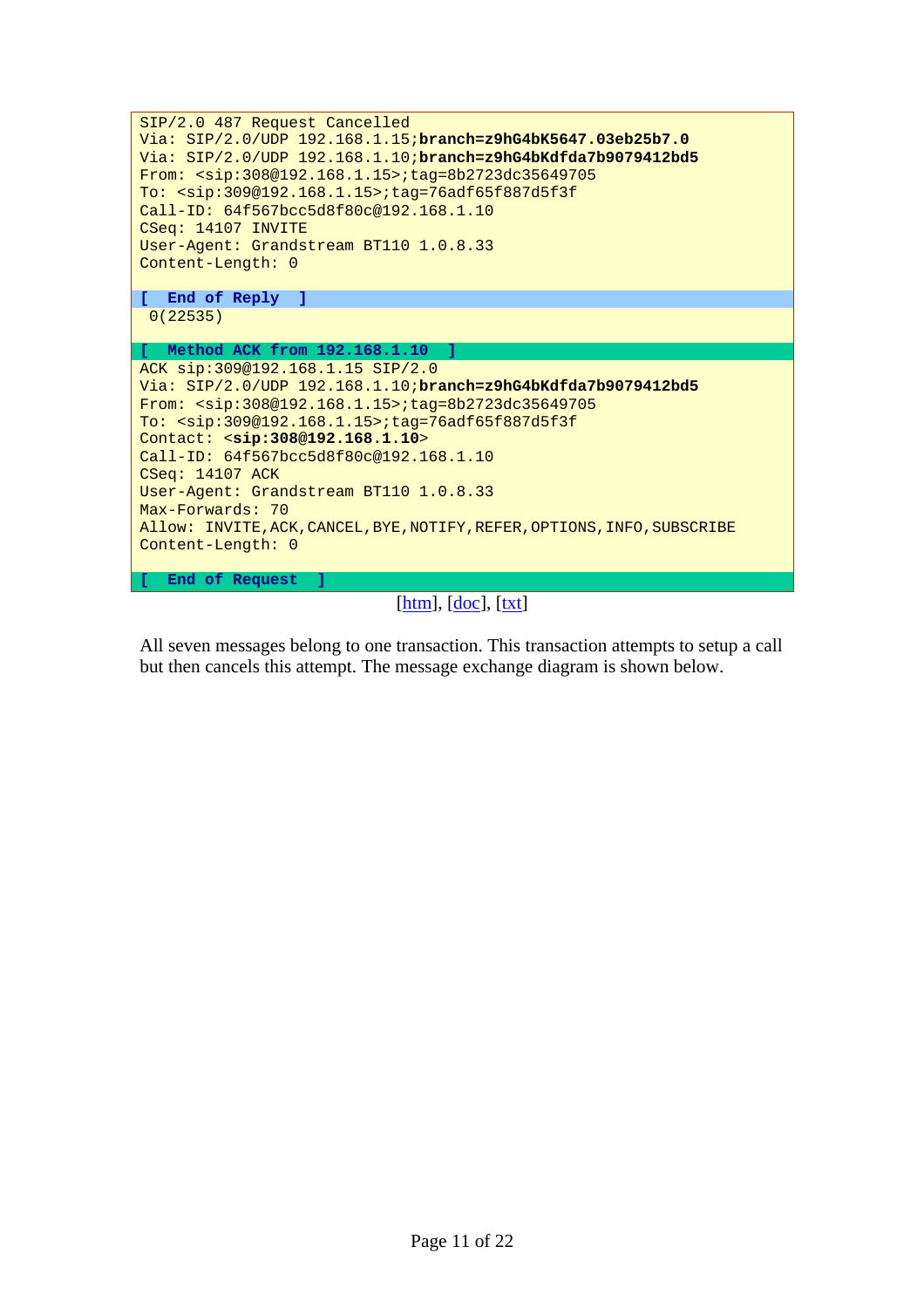

The message headers shown in the printout contain two branch parameters. One branch parameter (branch=z9hG4bKdfda7b9079412bd5) is in the Via field added by the calling SIP phone 192.168.1.10. The second branch parameter (branch=z9hG4bK5647.03eb25b7.0) is in the Via field added by the SIP proxy. The transaction can be identified by any of these two branch parameters. Note that in this scenario, when we cancel the call before it is answered, the ACK message is transmitted in scope of the same transaction (it has the same branch parameter), while in the case when the call is answered (see the printout of the previous section [2.5\)](#page-5-1), the ACK message is sent with a different branch parameter and does therefore not belong to the transaction of the INVITE request.

When the SIP proxy 192.168.1.15 receives the INVITE request and sees branch=z9hG4bKdfda7b9079412bd5 the first time (the branch parameter being added by the originating SIP phone located at 192.168.1.10), the proxy creates an internal transaction number z9hG4bK5647.03eb25b7.0 to be associated with all subsequently expected messages of this transaction. Both, the internal transaction number created by proxy, and the branch parameter of the originating SIP phone are synonyms and identify the same transaction. When the SIP proxy receives other SIP requests from 192.168.1.10 with the same branch parameter (provided by the originating phone), the proxy can identify the on-going transaction and will associates the already created internal transaction number with such messages. Further, the proxy includes its own internal transaction number in the Via header field added to the message.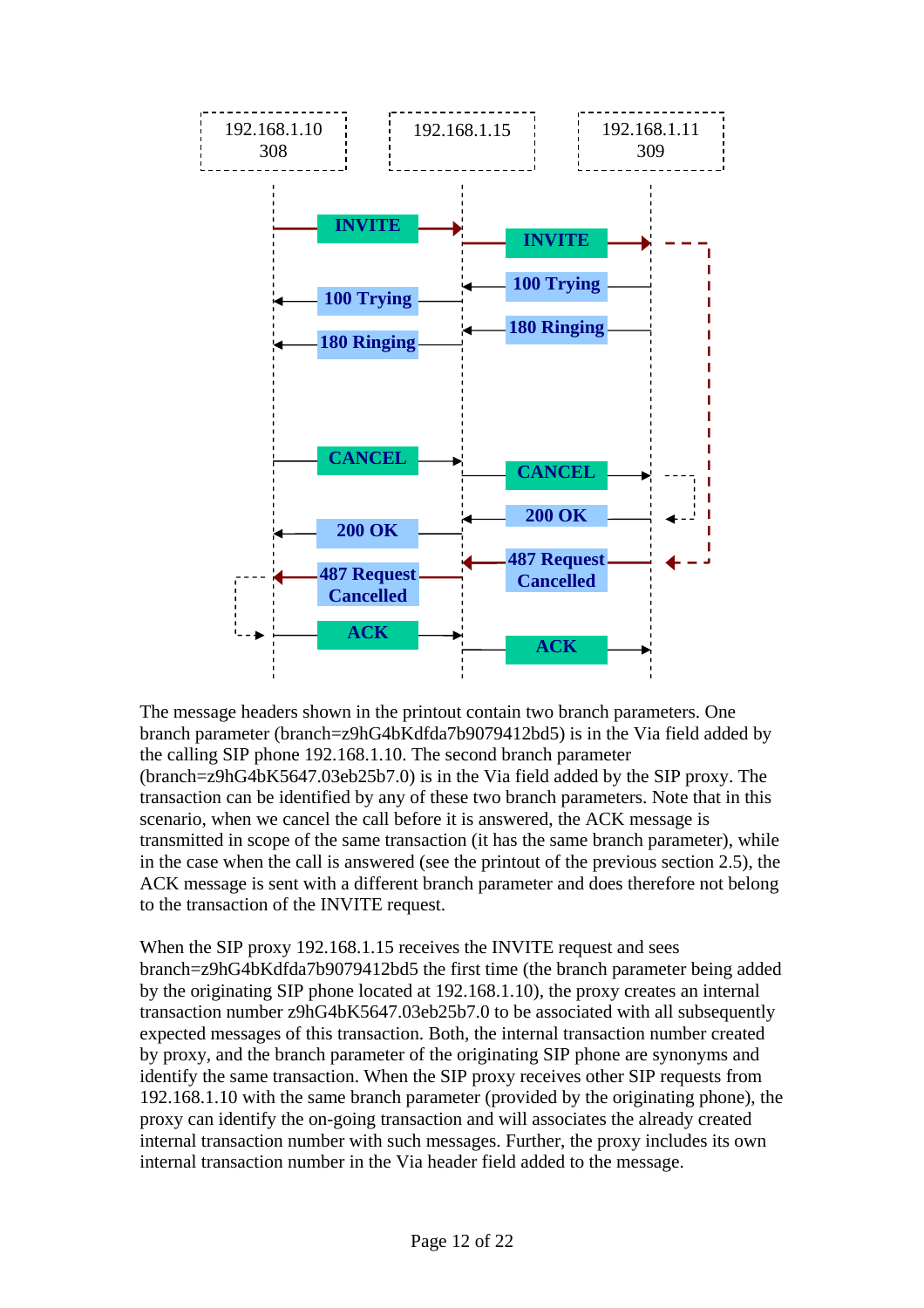<span id="page-12-0"></span>The printout of this section shows the SIP message contents as they arrived, i.e. the Via header field of the proxy is not yet included in the requests. The SIP responses are transferred back from 192.168.1.11 SIP phone to the proxy 192.168.1.15 and they contain the Via headers of the originating phone and of the proxy itself (inserted into SIP request at the time when it was travelling toward the callee phone). The stateful proxy associates the response message with the on-going transaction using either its own branch parameter or that of the calling phone. For example it is possible to access the request's method (\$rm) pseudo variable while handling the response messages thanks to the proper association of the response with the on-going transaction. Before relaying the response back to the originating phone, the proxy server removes its own Via header field from the response [rfc3261, p.13-14]. The printout shows the response messages upon their arrival to the proxy, so the Via header field of the proxy is not yet removed.

The originating phone learns the direct contact information of the destination SIP phone from the Contact header of the 200 (OK) reply to the CANCEL message (marked bold in the printout). However, the ACK message is not sent directly. The ACK message contains the same branch number, and is therefore in the scope of the same transaction. Thus the ACK follows the same path passing via the proxy server.

Since the call attempt is cancelled, in the presented transaction only the INVITE message has an SDP attachment. There is no need of an SDP attachment in the 487 (Request Cancelled) reply.

### <span id="page-12-1"></span>*2.7. Stateless configuration of SER server*

When using the stateless functions of SER server, the proxy simply forwards the messages without keeping in the memory the transaction information. Use the forward() function for stateless processing and t\_relay() for stateful:

```
route[1] 
\{ if(!forward()) 
     sl_reply_error(); 
   xlog("L_INFO","$CbxMessage is relayed; now exiting$Cxx\n"); 
   exit; 
}
```
With stateless processing the messages are handled with no context and the replies cannot be associated with the responses [SER Getting Started, p.9]. It means that before relaying a SIP request the SIP proxy does not store in the memory the branch parameters of this SIP request in order to handle SIP replies with the same branch parameters.

With a stateless message processing  $[cfg]$ , during the cancelled call setup attempt, only INVITE and CANCEL messages will pass and will be logged by the SER script logic (see the printout below). All other messages associated to the transaction will not be handled:

```
 [ Method INVITE from 192.168.1.10 ] 
INVITE sip:309@192.168.1.15 SIP/2.0 
Via: SIP/2.0/UDP 192.168.1.10;branch=z9hG4bKef1e1f8da5c0298d 
From: <sip:308@192.168.1.15>;tag=0434481ac70e589b
```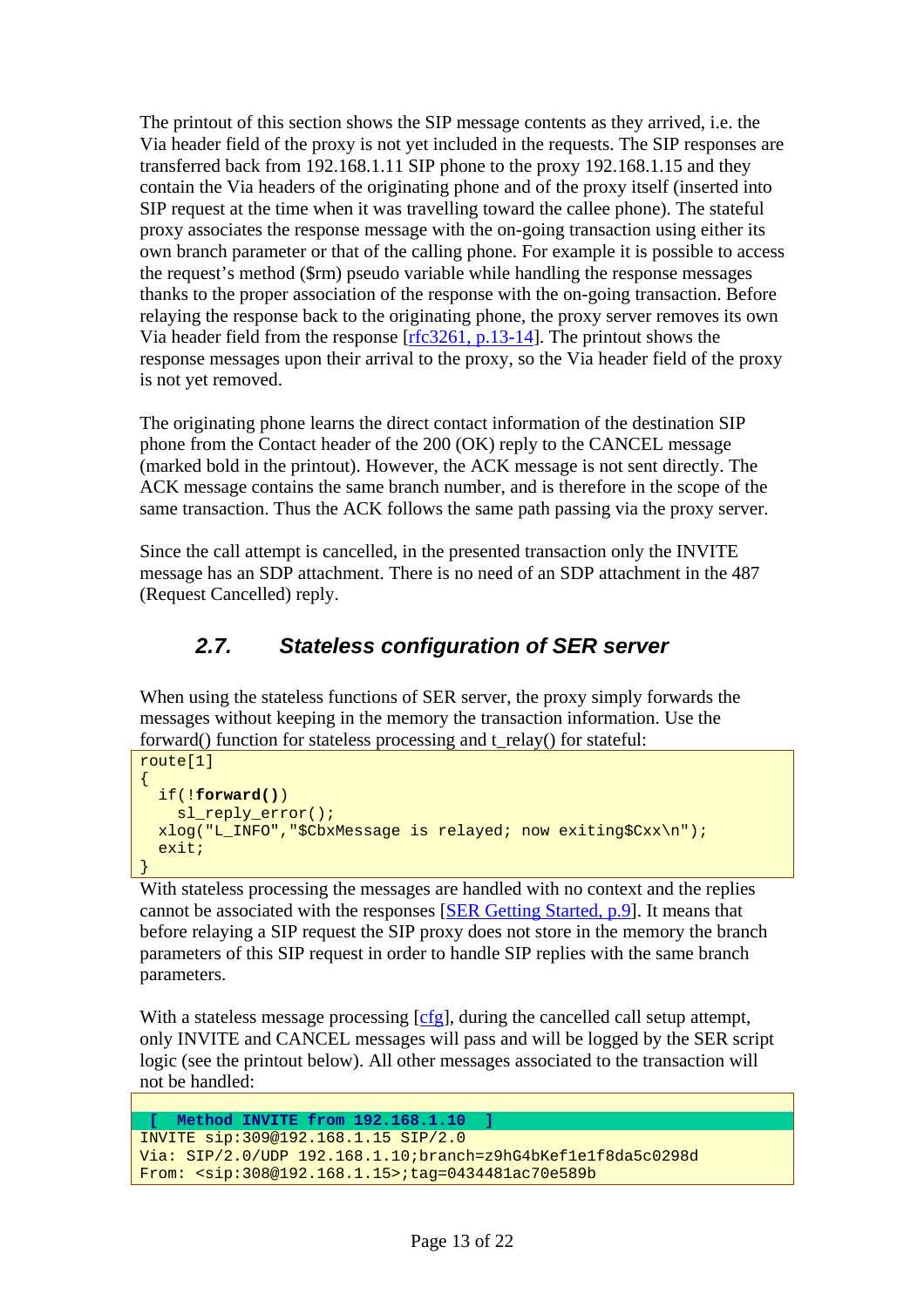```
To: <sip:309@192.168.1.15> 
Contact: <sip:308@192.168.1.10> 
Supported: replaces 
Call-ID: f146448b7830985b@192.168.1.10 
CSeq: 24573 INVITE 
User-Agent: Grandstream BT110 1.0.8.33 
Max-Forwards: 70 
Allow: INVITE,ACK,CANCEL,BYE,NOTIFY,REFER,OPTIONS,INFO,SUBSCRIBE 
Content-Type: application/sdp 
Content-Length: 225 
v=0o=308 8000 8000 IN IP4 192.168.1.10 
s=SIP Call 
c=IN IP4 192.168.1.10 
t=0 0
m=audio 5004 RTP/AVP 4 18 97 
a=sendrecv 
a=rtpmap:4 G723/8000 
a=rtpmap:18 G729/8000 
a=rtpmap:97 iLBC/8000 
a=fmtp:97 mode=20 
a=ptime:60 
 End of Request
[ Method CANCEL from 192.168.1.10 ] 
CANCEL sip:309@192.168.1.15 SIP/2.0 
Via: SIP/2.0/UDP 192.168.1.10;branch=z9hG4bKef1e1f8da5c0298d 
From: <sip:308@192.168.1.15>;tag=0434481ac70e589b 
To: <sip:309@192.168.1.15> 
Supported: replaces 
Call-ID: f146448b7830985b@192.168.1.10 
CSeq: 24573 CANCEL 
User-Agent: Grandstream BT110 1.0.8.33 
Max-Forwards: 70 
Allow: INVITE, ACK, CANCEL, BYE, NOTIFY, REFER, OPTIONS, INFO, SUBSCRIBE
Content-Length: 0 
  [ End of Request ]
```
[htm], [doc], [txt]

# <span id="page-13-1"></span>**3. SIP proxy handles the call setup and all subsequent signalling messages**

In section [2.5](#page-5-1) we presented the call establishment between two SIP phones. In the example of section [2.5,](#page-5-1) the SIP proxy participates in the call setup but does not see any SIP messages beyond the call setup transaction. SIP headers provide to intermediary proxies a possibility to remain in the signalling path after call setup. The signalling messaging between the endpoints can be heard for the whole duration of a SIP session. If the proxy server wishes to remain in the SIP messaging path after the call setup transaction (i.e. the INVITE with all associated messages), it should add to the INVITE a required routing header field known as Record-Route that contains the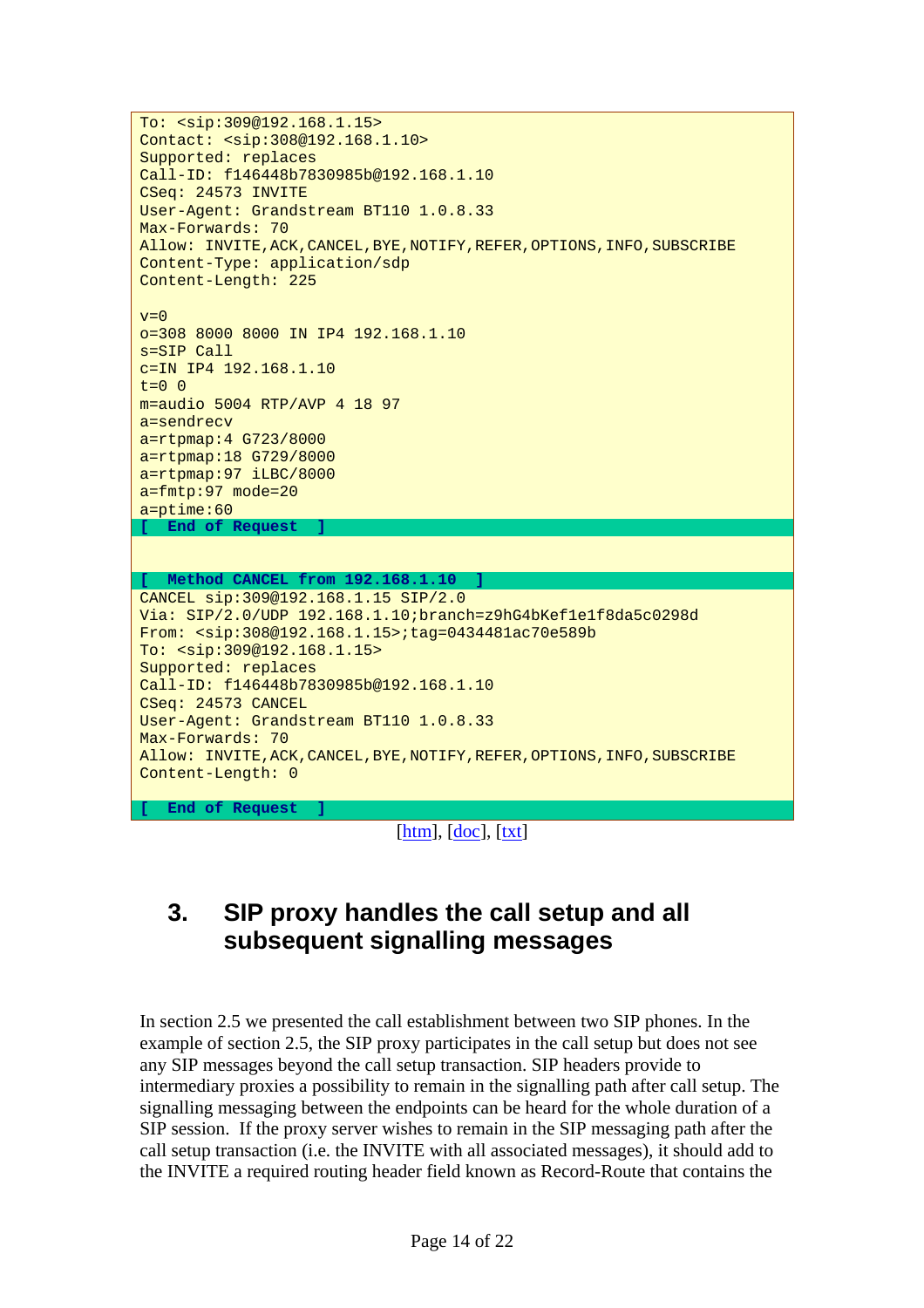hostname or IP address of the proxy. This information is received by the callee SIP phone and by the calling SIP phone due to the Record-Route header field being passed back in the 180 (Ringing) and 200 (OK). These Record-Route headers are marked in bold in the 180 and 200 replies of the following printout. The Record-Route information is stored for the duration of the dialog. The proxy server would then receive and proxy also the ACK and BYE / 200 (OK). Each proxy can independently decide to receive subsequent messages, and those messages will pass through all proxies that elect to receive it [rfc3261, p.16].

The Record-Route header field is added to the message by the following script of the configuration file [cfg]:

```
 if(method!="REGISTER") { 
   xlog("L_INFO","$CbxAdding the Route header$Cxx\n"); 
   record_route(); 
 } 
 if(loose_route()) { 
   xlog("L_INFO","$CbxLoose Route$Cxx\n"); 
   route(1); 
 }
```
The long printout below shows that our proxy server received all signalling messages starting from the call setup until the end of the conversation.

When endpoint SIP phones receive the stack of **Record-Route** headers (subsequently added by each intermediary proxy wishing to stay in the dialog) they copy this stack into a stack of **Route** headers. The Route headers dictate the transmission path of messages sent out by the SIP phone. The SIP phone will add the Route headers to all requests transmitted within the scope of the current SIP session (Route headers are marked in bold in the following printout).

When the callee SIP phone receives a SIP request with a stack of Record-Route headers, it will copy the same Record-Route headers in the reply message. Like this the originating endpoint SIP phone will also receive the stack of Record-Route headers. The originating SIP phone also creates a stack of Route headers, but this stack will be inverted in order (since the sequence of proxies to be traversed from this side is reversed).

The SER server does not maintain the state of the SIP dialog (i.e. it is unaware of the on-going phone call). It is the responsibility of the SIP phone to make sure that within the scopes of a phone call the stack of Route headers is added into each transmitted message (making therefore sure that the elected intermediary SIP servers receive all messages related to the current phone call).

```
[ Method INVITE from 192.168.1.10 ] 
INVITE sip:309@192.168.1.15 SIP/2.0 
Via: SIP/2.0/UDP 192.168.1.10;branch=z9hG4bKf3c60221ce03445c 
From: <sip:308@192.168.1.15>;tag=fce371520693b722 
To: <sip:309@192.168.1.15> 
Contact: <sip:308@192.168.1.10> 
Supported: replaces 
Call-ID: 8c80d06175b1eb80@192.168.1.10 
CSeq: 28826 INVITE
```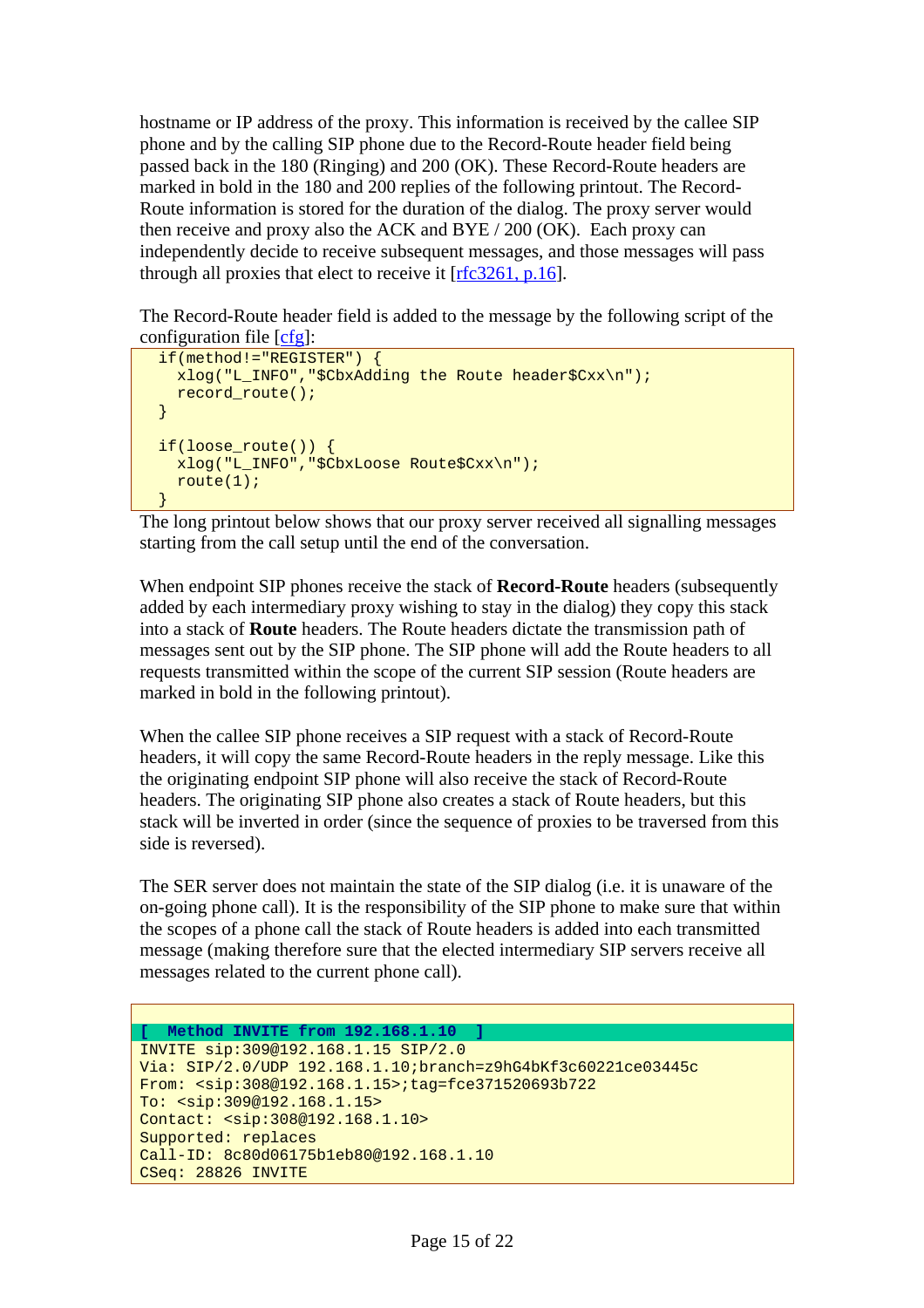User-Agent: Grandstream BT110 1.0.8.33 Max-Forwards: 70 Allow: INVITE,ACK,CANCEL,BYE,NOTIFY,REFER,OPTIONS,INFO,SUBSCRIBE Content-Type: application/sdp Content-Length: 225  $v=0$ o=308 8000 8000 IN IP4 192.168.1.10 s=SIP Call c=IN IP4 192.168.1.10  $t=0$  0 m=audio 5004 RTP/AVP 4 18 97 a=sendrecv a=rtpmap:4 G723/8000 a=rtpmap:18 G729/8000 a=rtpmap:97 iLBC/8000 a=fmtp:97 mode=20 a=ptime:60  $\epsilon$ **[ End of Request ] [ Reply 100 (Trying) from 192.168.1.11 concerning INVITE ]**  SIP/2.0 100 Trying Via: SIP/2.0/UDP 192.168.1.15;branch=z9hG4bKb992.ec6bce33.0 Via: SIP/2.0/UDP 192.168.1.10;branch=z9hG4bKf3c60221ce03445c From: <sip:308@192.168.1.15>;tag=fce371520693b722 To: <sip:309@192.168.1.15> Call-ID: 8c80d06175b1eb80@192.168.1.10 CSeq: 28826 INVITE User-Agent: Grandstream BT110 1.0.8.33 Content-Length: 0 **[ End of Reply ] [ Reply 180 (Ringing) from 192.168.1.11 concerning INVITE ]**  SIP/2.0 180 Ringing Via: SIP/2.0/UDP 192.168.1.15;branch=z9hG4bKb992.ec6bce33.0 Via: SIP/2.0/UDP 192.168.1.10;branch=z9hG4bKf3c60221ce03445c **Record-Route**: <sip:**192.168.1.15**;lr=on;ftag=fce371520693b722> From: <sip:308@192.168.1.15>;tag=fce371520693b722 To: <sip:309@192.168.1.15>;tag=352ec99f5ffd23cf Call-ID: 8c80d06175b1eb80@192.168.1.10 CSeq: 28826 INVITE User-Agent: Grandstream BT110 1.0.8.33 Content-Length: 0 **[ End of Reply ] [ Reply 200 (OK) from 192.168.1.11 concerning INVITE ]**  SIP/2.0 200 OK Via: SIP/2.0/UDP 192.168.1.15;branch=z9hG4bKb992.ec6bce33.0 Via: SIP/2.0/UDP 192.168.1.10;branch=z9hG4bKf3c60221ce03445c **Record-Route**: <sip:**192.168.1.15**;lr=on;ftag=fce371520693b722> From: <sip:308@192.168.1.15>;tag=fce371520693b722 To: <sip:309@192.168.1.15>;tag=352ec99f5ffd23cf Call-ID: 8c80d06175b1eb80@192.168.1.10 CSeq: 28826 INVITE User-Agent: Grandstream BT110 1.0.8.33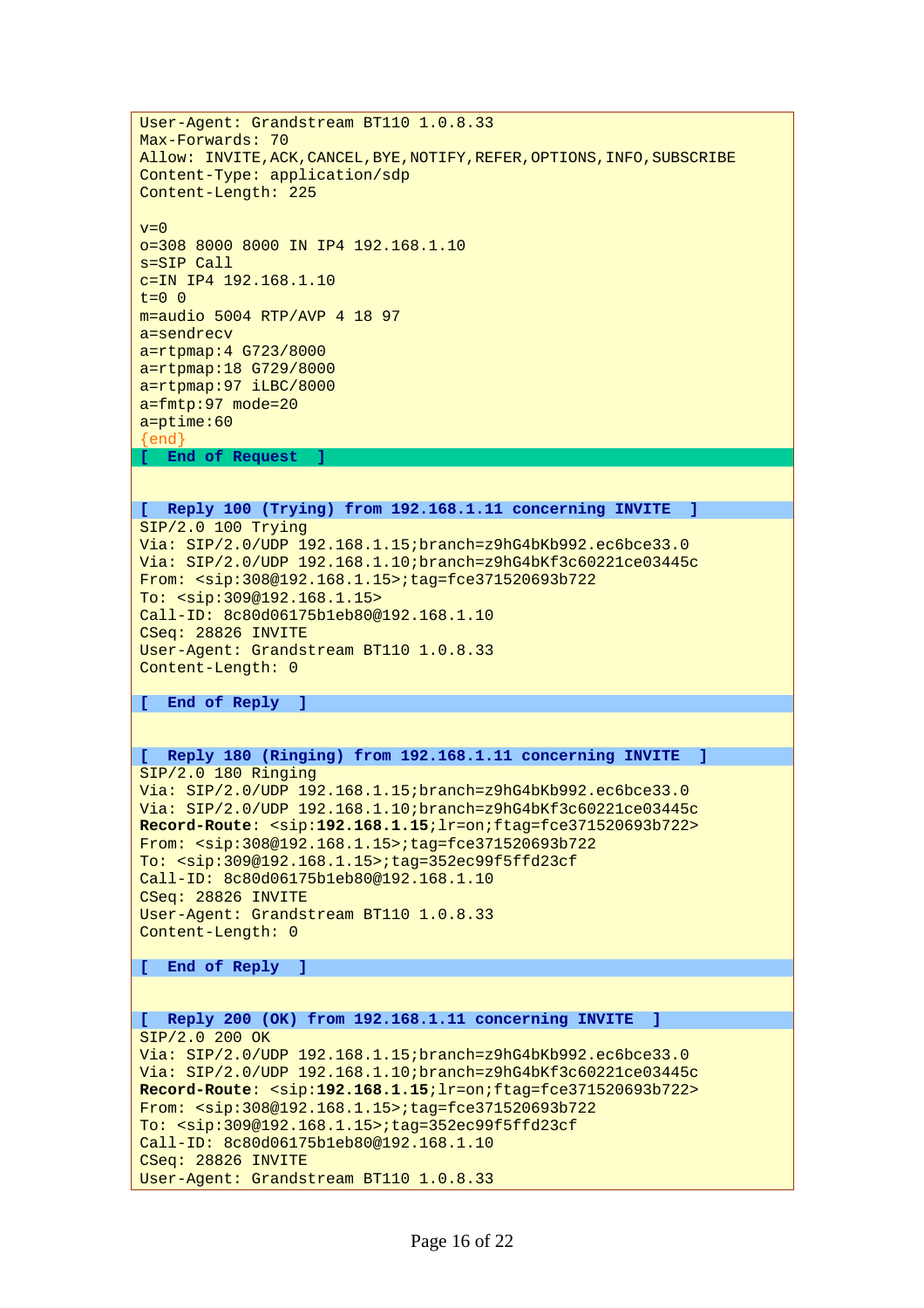Contact: <sip:309@192.168.1.11> Allow: INVITE,ACK,CANCEL,BYE,NOTIFY,REFER,OPTIONS,INFO,SUBSCRIBE Content-Type: application/sdp Supported: replaces Content-Length: 154  $v=0$ o=309 8000 8000 IN IP4 192.168.1.11 s=SIP Call c=IN IP4 192.168.1.11  $t=0$  0 m=audio 5004 RTP/AVP 4 a=sendrecv a=rtpmap:4 G723/8000 a=ptime:60 {end} **[ End of Reply ]** 

#### **[ Method ACK from 192.168.1.10 ]**

ACK sip:309@192.168.1.11 SIP/2.0 Via: SIP/2.0/UDP 192.168.1.10;branch=z9hG4bK9678e44f4ea235df **Route**: <sip:**192.168.1.15**;lr=on;ftag=fce371520693b722> From: <sip:308@192.168.1.15>;tag=fce371520693b722 To: <sip:309@192.168.1.15>;tag=352ec99f5ffd23cf Contact: <sip:308@192.168.1.10> Call-ID: 8c80d06175b1eb80@192.168.1.10 CSeq: 28826 ACK User-Agent: Grandstream BT110 1.0.8.33 Max-Forwards: 70 Allow: INVITE,ACK,CANCEL,BYE,NOTIFY,REFER,OPTIONS,INFO,SUBSCRIBE Content-Length: 0

#### **[ End of Request ]**

#### **[ Method INFO from 192.168.1.10 ]**  INFO sip:309@192.168.1.11 SIP/2.0

Via: SIP/2.0/UDP 192.168.1.10;branch=z9hG4bK93bc61c18d96eb8b **Route**: <sip:**192.168.1.15**;lr=on;ftag=fce371520693b722> From: <sip:308@192.168.1.15>;tag=fce371520693b722 To: <sip:309@192.168.1.15>;tag=352ec99f5ffd23cf Contact: <sip:308@192.168.1.10> Supported: replaces Call-ID: 8c80d06175b1eb80@192.168.1.10 CSeq: 28827 INFO User-Agent: Grandstream BT110 1.0.8.33 Max-Forwards: 70 Allow: INVITE,ACK,CANCEL,BYE,NOTIFY,REFER,OPTIONS,INFO,SUBSCRIBE Content-Type: application/dtmf-relay Content-Length: 23

Signal=2 Duration=4800{end} **[ End of Request ]** 

#### **[ Reply 200 (OK) from 192.168.1.11 concerning INFO ]**

SIP/2.0 200 OK Via: SIP/2.0/UDP 192.168.1.15;branch=z9hG4bKc992.e100efc6.0 Via: SIP/2.0/UDP 192.168.1.10;branch=z9hG4bK93bc61c18d96eb8b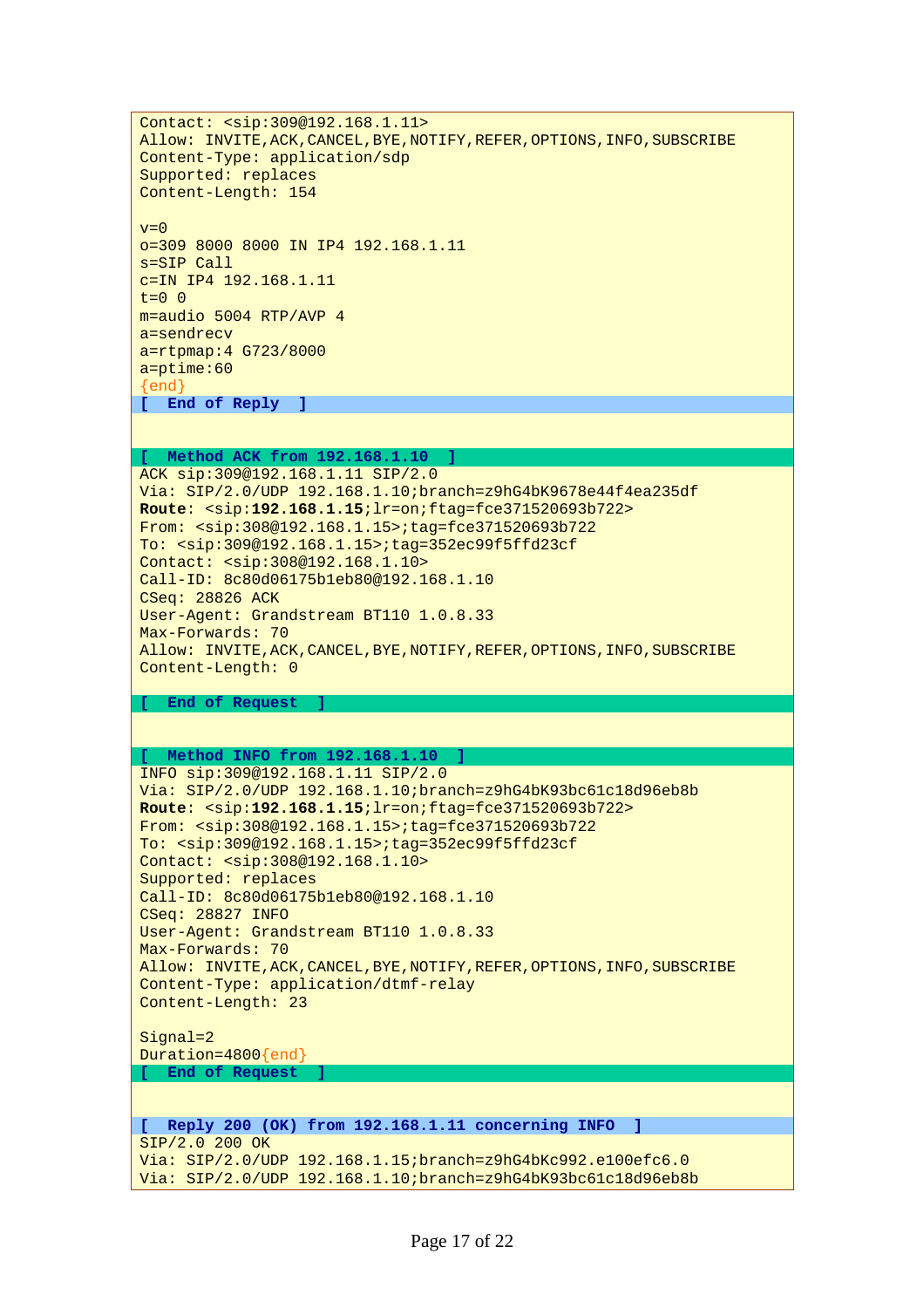**Record-Route**: <sip:**192.168.1.15**;lr=on;ftag=fce371520693b722> From: <sip:308@192.168.1.15>;tag=fce371520693b722 To: <sip:309@192.168.1.15>;tag=352ec99f5ffd23cf Call-ID: 8c80d06175b1eb80@192.168.1.10 CSeq: 28827 INFO User-Agent: Grandstream BT110 1.0.8.33 Contact: <sip:309@192.168.1.11> Allow: INVITE,ACK,CANCEL,BYE,NOTIFY,REFER,OPTIONS,INFO,SUBSCRIBE Supported: replaces Content-Length: 0

**[ End of Reply ]** 

#### **[ Method INFO from 192.168.1.11 ]**

INFO sip:308@192.168.1.10 SIP/2.0 Via: SIP/2.0/UDP 192.168.1.11;branch=z9hG4bKd51a30c261b5691e **Route**: <sip:**192.168.1.15**;lr=on;ftag=fce371520693b722> From: <sip:309@192.168.1.15>;tag=352ec99f5ffd23cf To: <sip:308@192.168.1.15>;tag=fce371520693b722 Contact: <sip:309@192.168.1.11> Supported: replaces Call-ID: 8c80d06175b1eb80@192.168.1.10 CSeq: 52519 INFO User-Agent: Grandstream BT110 1.0.8.33 Max-Forwards: 70 Allow: INVITE,ACK,CANCEL,BYE,NOTIFY,REFER,OPTIONS,INFO,SUBSCRIBE Content-Type: application/dtmf-relay Content-Length: 22

Signal=3 Duration=480{end} **[ End of Request ]** 

#### **[ Reply 200 (OK) from 192.168.1.10 concerning INFO ]**

SIP/2.0 200 OK Via: SIP/2.0/UDP 192.168.1.15;branch=z9hG4bKb593.5d620aa5.0 Via: SIP/2.0/UDP 192.168.1.11;branch=z9hG4bKd51a30c261b5691e **Record-Route**: <sip:**192.168.1.15**;lr=on;ftag=352ec99f5ffd23cf> From: <sip:309@192.168.1.15>;tag=352ec99f5ffd23cf To: <sip:308@192.168.1.15>;tag=fce371520693b722 Call-ID: 8c80d06175b1eb80@192.168.1.10 CSeq: 52519 INFO User-Agent: Grandstream BT110 1.0.8.33 Contact: <sip:308@192.168.1.10> Allow: INVITE,ACK,CANCEL,BYE,NOTIFY,REFER,OPTIONS,INFO,SUBSCRIBE Supported: replaces Content-Length: 0

**[ End of Reply ]** 

```
[ Method BYE from 192.168.1.11 ] 
BYE sip:308@192.168.1.10 SIP/2.0 
Via: SIP/2.0/UDP 192.168.1.11;branch=z9hG4bKd0b04fbb081eb9ab
Route: <sip:192.168.1.15;lr=on;ftag=352ec99f5ffd23cf> 
From: <sip:309@192.168.1.15>;tag=352ec99f5ffd23cf 
To: <sip:308@192.168.1.15>;tag=fce371520693b722 
Supported: replaces 
Call-ID: 8c80d06175b1eb80@192.168.1.10
```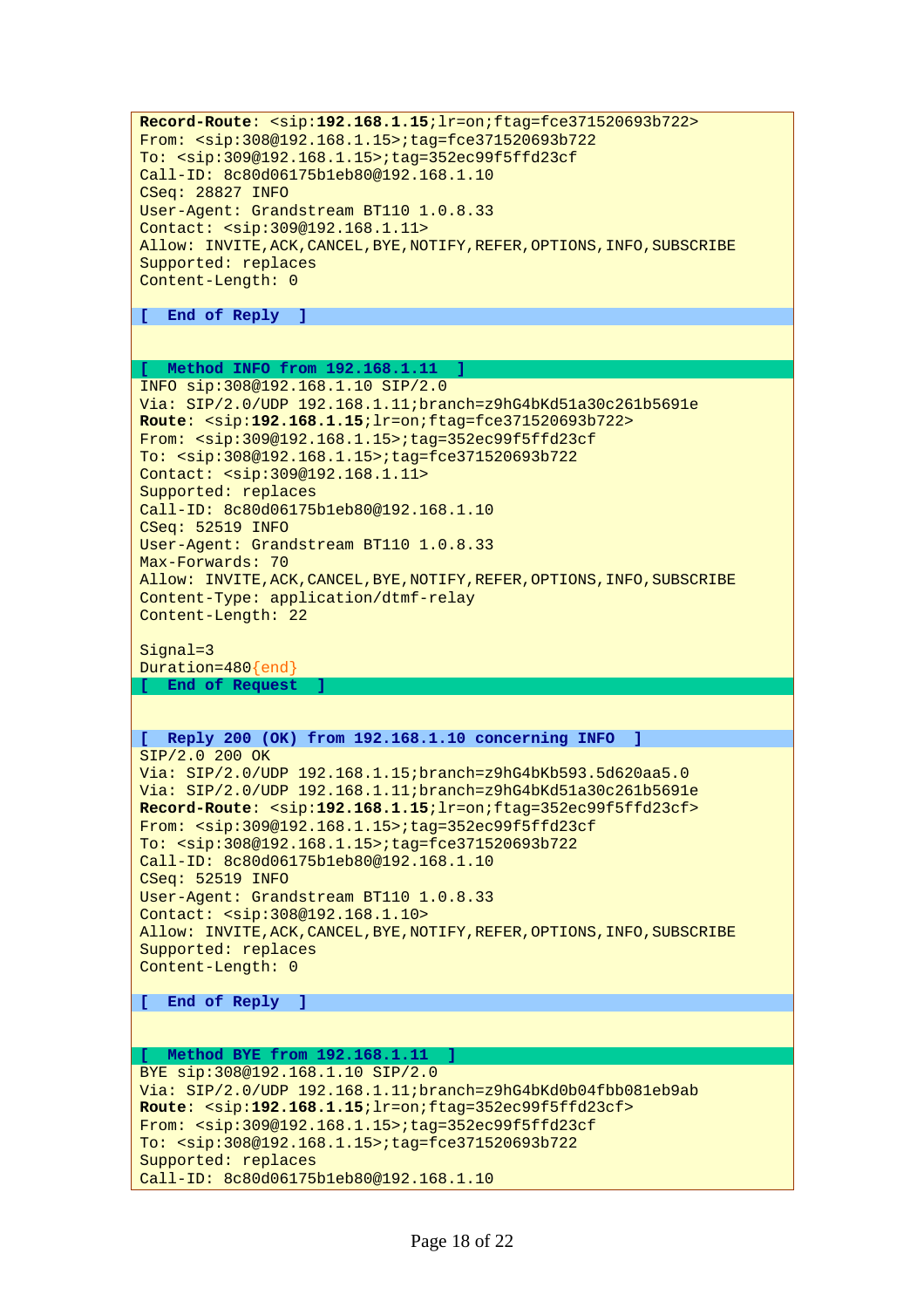| CSeq: 52520 BYE<br>User-Agent: Grandstream BT110 1.0.8.33<br>Max-Forwards: 70<br>Allow: INVITE, ACK, CANCEL, BYE, NOTIFY, REFER, OPTIONS, INFO, SUBSCRIBE |  |  |  |
|-----------------------------------------------------------------------------------------------------------------------------------------------------------|--|--|--|
| Content-Length: 0                                                                                                                                         |  |  |  |
| End of Request<br>Т.                                                                                                                                      |  |  |  |
|                                                                                                                                                           |  |  |  |
| Reply 200 (OK) from 192.168.1.10 concerning BYE ]<br>r.                                                                                                   |  |  |  |
| SIP/2.0 200 OK                                                                                                                                            |  |  |  |
| Via: SIP/2.0/UDP 192.168.1.15; branch=z9hG4bK0593.583e3506.0                                                                                              |  |  |  |
| Via: SIP/2.0/UDP 192.168.1.11; branch=z9hG4bKd0b04fbb081eb9ab                                                                                             |  |  |  |
| Record-Route: <sip:192.168.1.15; ftag="352ec99f5ffd23cf" lr="on;"></sip:192.168.1.15;>                                                                    |  |  |  |
| From: <sip:309@192.168.1.15>;tag=352ec99f5ffd23cf</sip:309@192.168.1.15>                                                                                  |  |  |  |
| To: $\langle$ sip:308@192.168.1.15>;taq=fce371520693b722                                                                                                  |  |  |  |
| Call-ID: 8c80d06175b1eb80@192.168.1.10                                                                                                                    |  |  |  |
| CSeq: 52520 BYE                                                                                                                                           |  |  |  |
| User-Agent: Grandstream BT110 1.0.8.33                                                                                                                    |  |  |  |
| Contact: <sip:308@192.168.1.10></sip:308@192.168.1.10>                                                                                                    |  |  |  |
| Allow: INVITE, ACK, CANCEL, BYE, NOTIFY, REFER, OPTIONS, INFO, SUBSCRIBE                                                                                  |  |  |  |
| Supported: replaces                                                                                                                                       |  |  |  |
| Content-Length: 0                                                                                                                                         |  |  |  |
| End of Reply ]<br>r.                                                                                                                                      |  |  |  |

### $[htm], [doc], [txt]$

Although the SIP server does not identify phone conversations, it can record all received messages in a database. An external application can then match the messages related to the same phone conversation. The phone conversation can be identified by the tag of the originating SIP phone (tag=fce371520693b722) [ $rfc3261$ , p.12], by the tag of the callee SIP phone (tag=352ec99f5ffd23cf) [rfc3261, p.14-15], and by the Call-Id field (8c80d06175b1eb80@192.168.1.10). The tags and the Call-Id field are generated by endpoint SIP phones and are maintained by them constant during the phone conversation. Tag parameters are random strings, Call-Id is generated by a combination of a random string and the originating phone's host name or IP address. The combination of the To tag, From tag, and Call-ID completely defines a peer-topeer SIP relationship between two SIP phones and is referred to as a dialog [rfc3261, p.12].

Since a phone call (i.e. a SIP dialog) consists of several transactions, and SER does not keep information about transactions throughout a particular phone call, the consequence is that SER does not know even that a call is on-going, nor can SER calculate the length of an ended or active call. Neither SER can terminate a phone call. However, SER can store when an INVITE (or ACK) and a BYE message are received and record this info together with the Call-Id. A billing application can then match the INVITE with the BYE and calculate the lengths of calls [SER Getting Started, p.9].

The dialog of the printout can be demonstrated by the following diagram: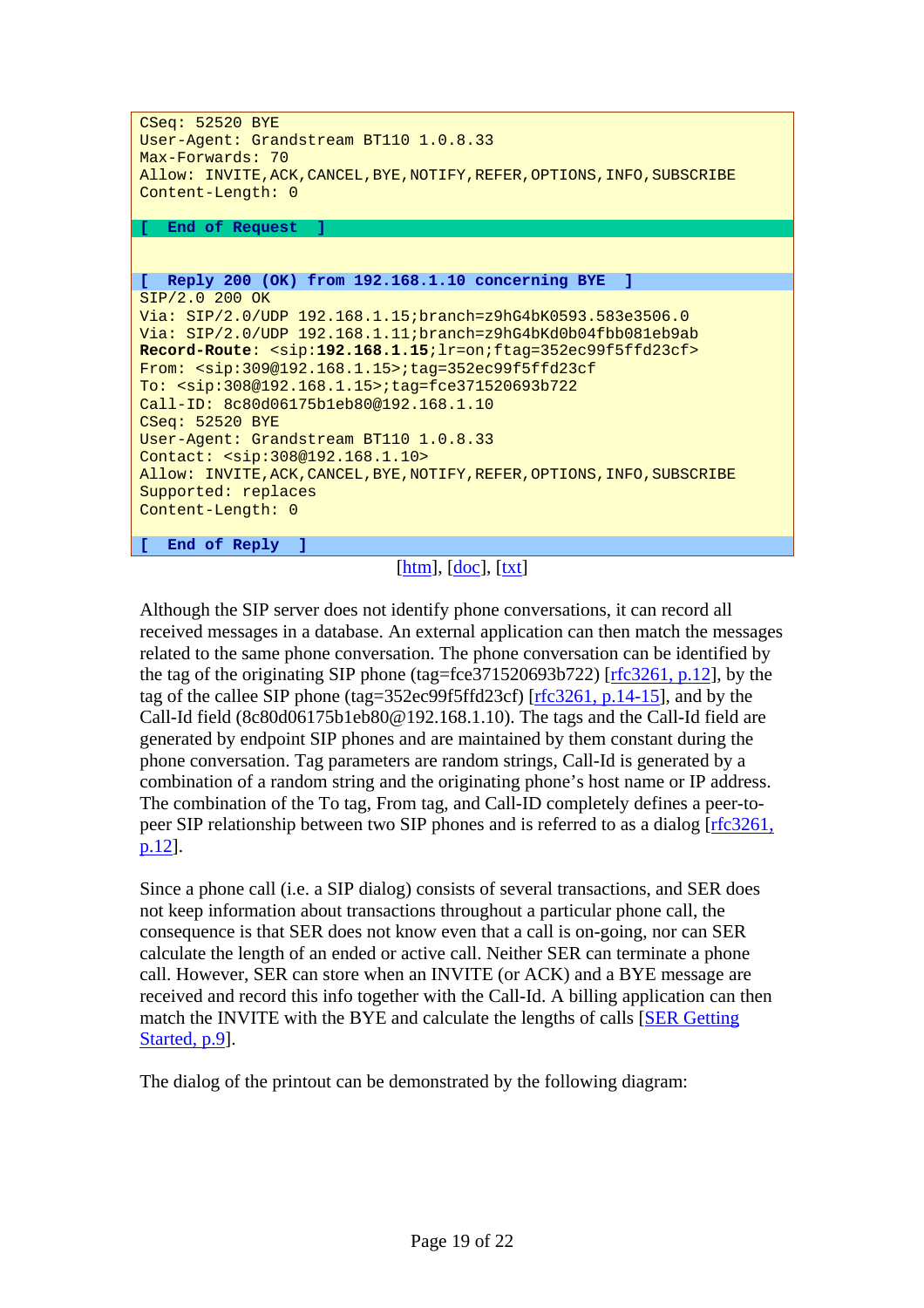

During the phone conversation there are two transactions with INFO messages. These transactions correspond to transmission of DTMF signals via SIP messages. The first INFO message tells that the digit "2" is pressed on the calling phone for 4800 milliseconds. The second INFO message tells that the digit "3" is pressed on the callee phone for 480 milliseconds. To make sure that SIP INFO messages are transmitted, we must specify in SIP phones the transmission of DTMF signals with SIP messages: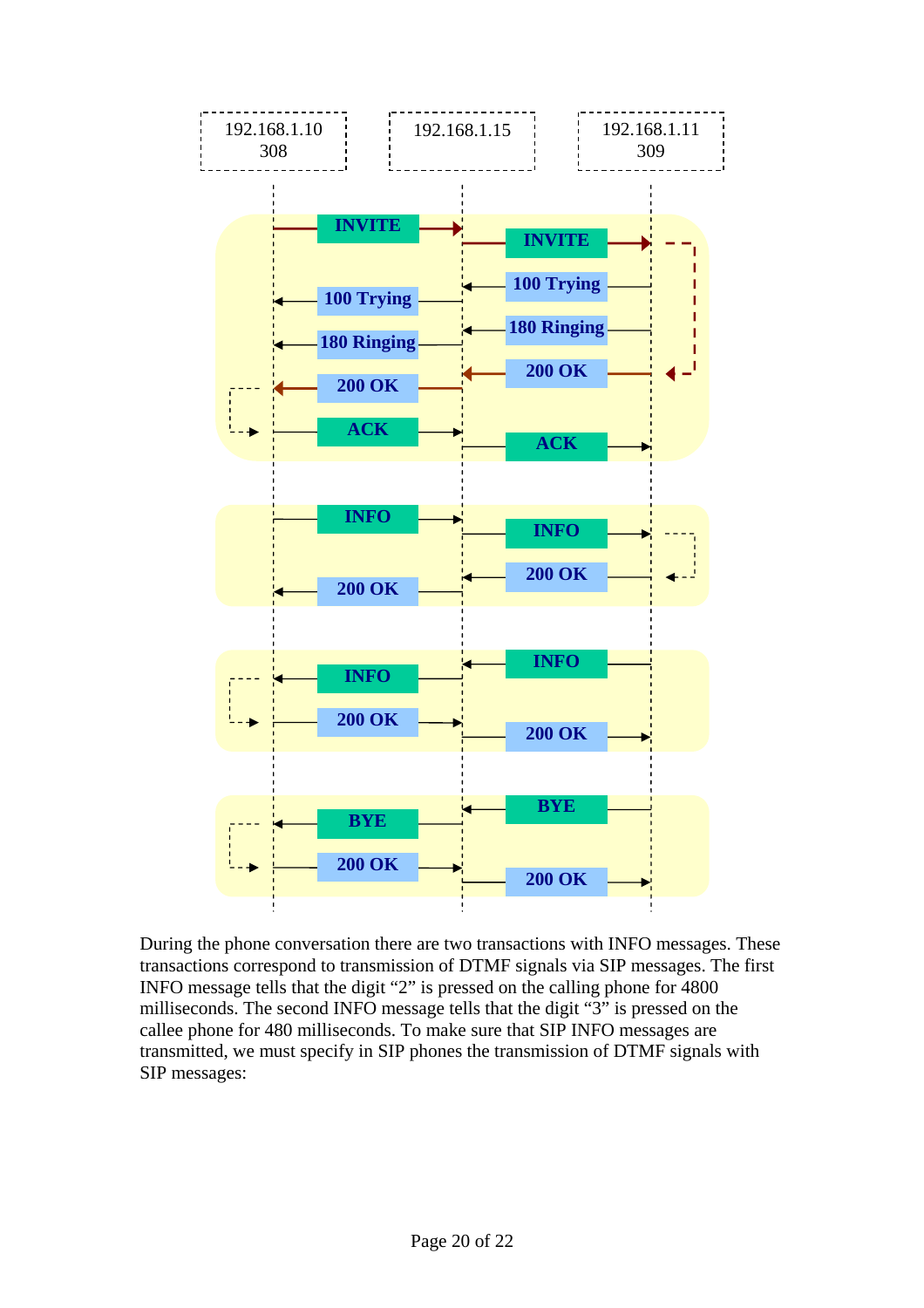<span id="page-20-0"></span>

|      |                                            | $\epsilon$ Grandstream Device Configuration - Windows Internet $\blacksquare$        |
|------|--------------------------------------------|--------------------------------------------------------------------------------------|
|      | $\epsilon$ http://192.168.1.10/dologin.htm | Live Search<br>×                                                                     |
| 47   | Grandstream Device Configuration           | 合 · 5 · ● · Brage • Of To                                                            |
|      | Offhook Auto-Dial:                         | (User ID/extension to dial automatic<br>offhook)                                     |
|      | Enable Call Features:                      | $\bigcirc$ No<br>⊙ Yes (if Yes, Call Forwarding & Call-Waiting-Disable a<br>locally) |
|      | Disable Call-Waiting:                      | $\bigcirc$ No<br>⊙ Yes                                                               |
|      | Send DTMF:                                 | $\Box$ via RTP (RFC2833)<br>$\boxed{\triangleright}$ via SIP INFO<br>$\Box$ in-audio |
|      | DTMF Payload Type:                         | 101                                                                                  |
|      | Send Flash Event:                          | $\odot$ No<br>$\bigcirc$ Yes (Flash will be sent as a DTMF event if set to Yes       |
|      |                                            | ШL                                                                                   |
| Done |                                            | Internet<br>41009                                                                    |
|      |                                            | [bmp]                                                                                |

From the printout we deduce that when the call is successfully answered, the ACK message (branch=z9hG4bK9678e44f4ea235df ) does not belong anymore to the transaction of the INVITE message (branch=z9hG4bKf3c60221ce03445c). This is the reason why in section [2.5](#page-5-1) where Record-Route header was not used, the ACK message bypassed the proxy server.

It is important to recall, that Record-Route header gives only instructions to endpoint SIP phones to add the corresponding Route headers to all SIP requests during the entire duration of the phone call. Therefore, it is the two endpoint SIP phones that are in charge to follow that the Route headers are added to all messages associated to the active call. The endpoint SIP phones are obviously aware of the active phone call, but not the SIP proxy.

# **4. Other experiments for understanding SIP**

[Examining the STUN settings of a SIP phone](http://www.switzernet.com/people/emin-gabrielyan/070402-stun/)

[Creating and sending INVITE and CANCEL SIP text messages](http://www.switzernet.com/people/emin-gabrielyan/070403-sip-invite-cancel/)

[Direct calls between two SIP phones without passing through a SIP proxy](http://www.switzernet.com/people/emin-gabrielyan/070405-budge-tone-without-sip-server/)

[Understanding SIP exchanges by experimenting](http://switzernet.com/people/emin-gabrielyan/070410-SIP-transactions/)

This document [htm], [pdf], [doc]